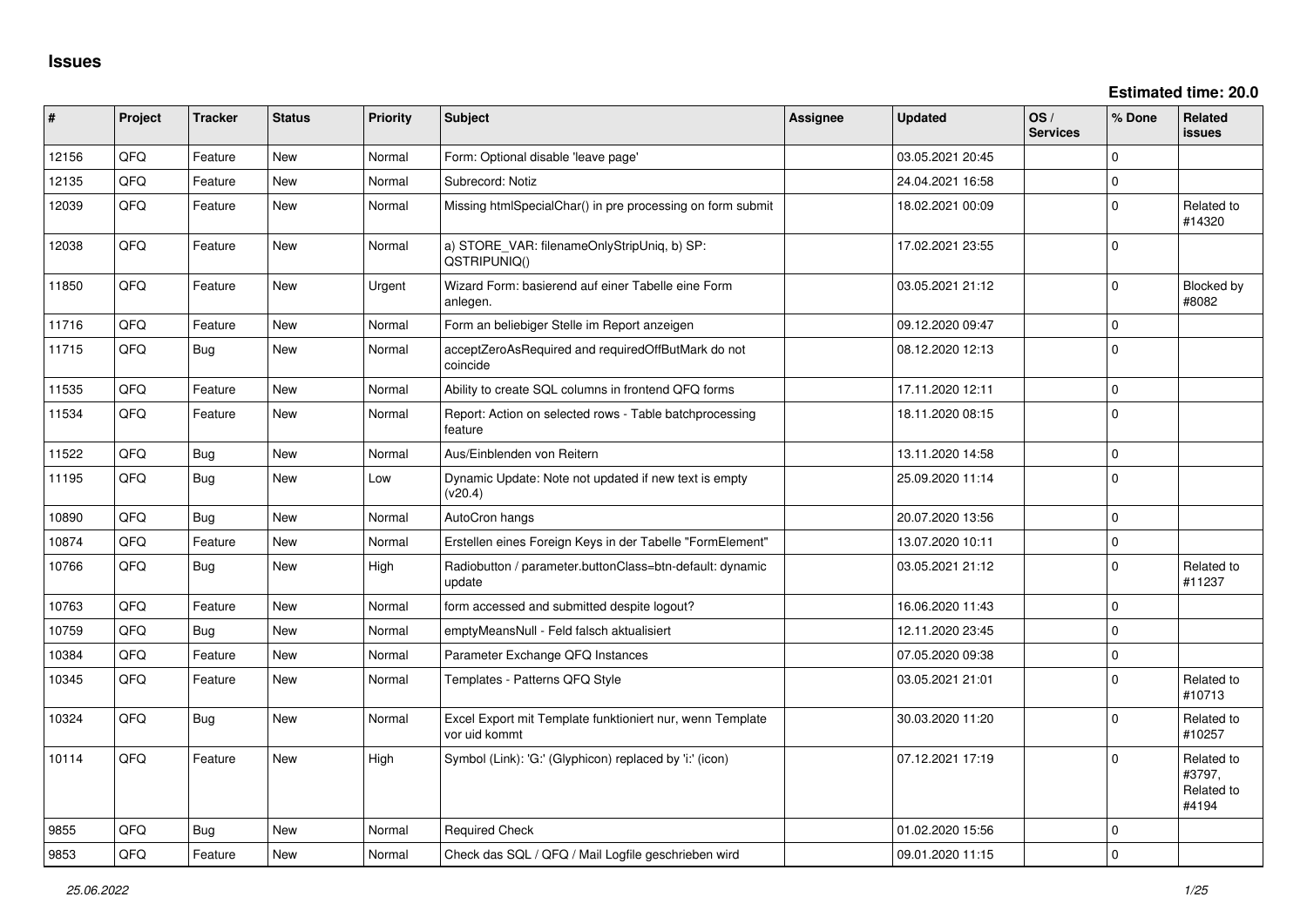| #     | Project | <b>Tracker</b> | <b>Status</b> | Priority | <b>Subject</b>                                                                           | Assignee            | <b>Updated</b>   | OS/<br><b>Services</b> | % Done      | <b>Related</b><br>issues                                               |
|-------|---------|----------------|---------------|----------|------------------------------------------------------------------------------------------|---------------------|------------------|------------------------|-------------|------------------------------------------------------------------------|
| 14185 | QFQ     | Feature        | New           | Normal   | External/Autocron.php - better suitable directory                                        | Support: System     | 28.05.2022 11:03 |                        | $\mathbf 0$ |                                                                        |
| 13647 | QFQ     | Bug            | New           | Normal   | Autofocus funktioniert nicht auf Chrome                                                  | Benjamin Baer       | 19.03.2022 17:44 |                        | $\mathbf 0$ |                                                                        |
| 13528 | QFQ     | Bug            | New           | Normal   | qfq.io > releases: es wird kein neues Release angelegt                                   | Benjamin Baer       | 19.03.2022 17:46 |                        | $\mathbf 0$ |                                                                        |
| 12556 | QFQ     | Feature        | New           | Normal   | Pills Title: colored = static or dynamic on allrequiredgiven                             | Benjamin Baer       | 19.03.2022 17:49 |                        | $\mathbf 0$ |                                                                        |
| 12490 | QFQ     | Feature        | New           | Normal   | Loading Plugins in QFQ - see what tinymce does. (lazy<br>loading)                        | Benjamin Baer       | 08.06.2022 10:37 |                        | $\mathbf 0$ | Related to<br>#12611,<br>Related to<br>#10013,<br>Related to<br>#7732  |
| 12476 | QFQ     | Feature        | New           | Normal   | clearMe: a) should trigger 'dirty', b) sticky on textarea resize                         | Benjamin Baer       | 04.01.2022 08:40 |                        | $\mathbf 0$ | Related to<br>#9528                                                    |
| 11237 | QFQ     | Bug            | New           | High     | Radiobutton / parameter.buttonClass= btn-default - kein dirty<br>Trigger                 | Benjamin Baer       | 03.05.2021 21:12 |                        | $\mathbf 0$ | Related to<br>#10766                                                   |
| 11057 | QFQ     | Bug            | New           | High     | Checkboxes ohne span.checkmark im Report werden<br>ausgeblendet                          | Benjamin Baer       | 03.05.2021 21:12 |                        | $\mathbf 0$ | Related to<br>#11039                                                   |
| 14305 | QFQ     | <b>Bug</b>     | New           | Normal   | Inline Report editing does not create history entries                                    | Carsten Rose        | 10.06.2022 11:55 |                        | $\Omega$    |                                                                        |
| 14304 | QFQ     | <b>Bug</b>     | New           | Normal   | table sorter view safer does not work                                                    | <b>Carsten Rose</b> | 10.06.2022 11:49 |                        | $\mathbf 0$ |                                                                        |
| 14233 | QFQ     | <b>Bug</b>     | New           | Normal   | AS _link: question - HTML is not rendered                                                | Carsten Rose        | 28.05.2022 11:02 |                        | $\mathbf 0$ |                                                                        |
| 14187 | QFQ     | Feature        | New           | High     | gfg.log: show current URL                                                                | <b>Carsten Rose</b> | 28.05.2022 11:02 |                        | $\mathbf 0$ | Related to<br>#13933,<br>Related to<br>#12532,<br>Related to<br>#11893 |
| 14091 | QFQ     | <b>Bug</b>     | New           | Normal   | inconsistent template path for twig                                                      | <b>Carsten Rose</b> | 19.04.2022 18:36 |                        | $\mathbf 0$ |                                                                        |
| 14090 | QFQ     | Feature        | New           | Normal   | Nützliche _script funktionen                                                             | Carsten Rose        | 28.05.2022 11:03 |                        | 0           |                                                                        |
| 14077 | QFQ     | Bug            | New           | Normal   | As _link: Attribute 'class' missing by r:1 and r:3 - but should<br>set                   | <b>Carsten Rose</b> | 28.05.2022 11:02 |                        | $\mathbf 0$ | Related to<br>#5342,<br>Related to<br>#4343                            |
| 13843 | QFQ     | Feature        | New           | Normal   | Create JWT via QFQ                                                                       | <b>Carsten Rose</b> | 19.03.2022 17:42 |                        | 0           |                                                                        |
| 13841 | QFQ     | Feature        | New           | Normal   | Create PDF via iText - evaluate                                                          | <b>Carsten Rose</b> | 19.03.2022 17:42 |                        | $\mathbf 0$ |                                                                        |
| 13706 | QFQ     | <b>Bug</b>     | New           | Normal   | Wrong CheckType in FieldElement LastStatus of Form Cron                                  | Carsten Rose        | 21.01.2022 18:20 |                        | 0           |                                                                        |
| 13700 | QFQ     | Feature        | New           | Normal   | Redesign qfq.io Seite                                                                    | Carsten Rose        | 19.03.2022 17:43 |                        | $\mathbf 0$ |                                                                        |
| 13659 | QFQ     | <b>Bug</b>     | New           | Normal   | wrong sanitize class applied to R-store                                                  | Carsten Rose        | 15.01.2022 14:23 |                        | $\mathbf 0$ |                                                                        |
| 13592 | QFQ     | Bug            | New           | Normal   | QFQ Build Queue: das vergeben von Tags klappt nicht. Es<br>werden keine Releases gebaut. | Carsten Rose        | 19.03.2022 17:45 |                        | 0           |                                                                        |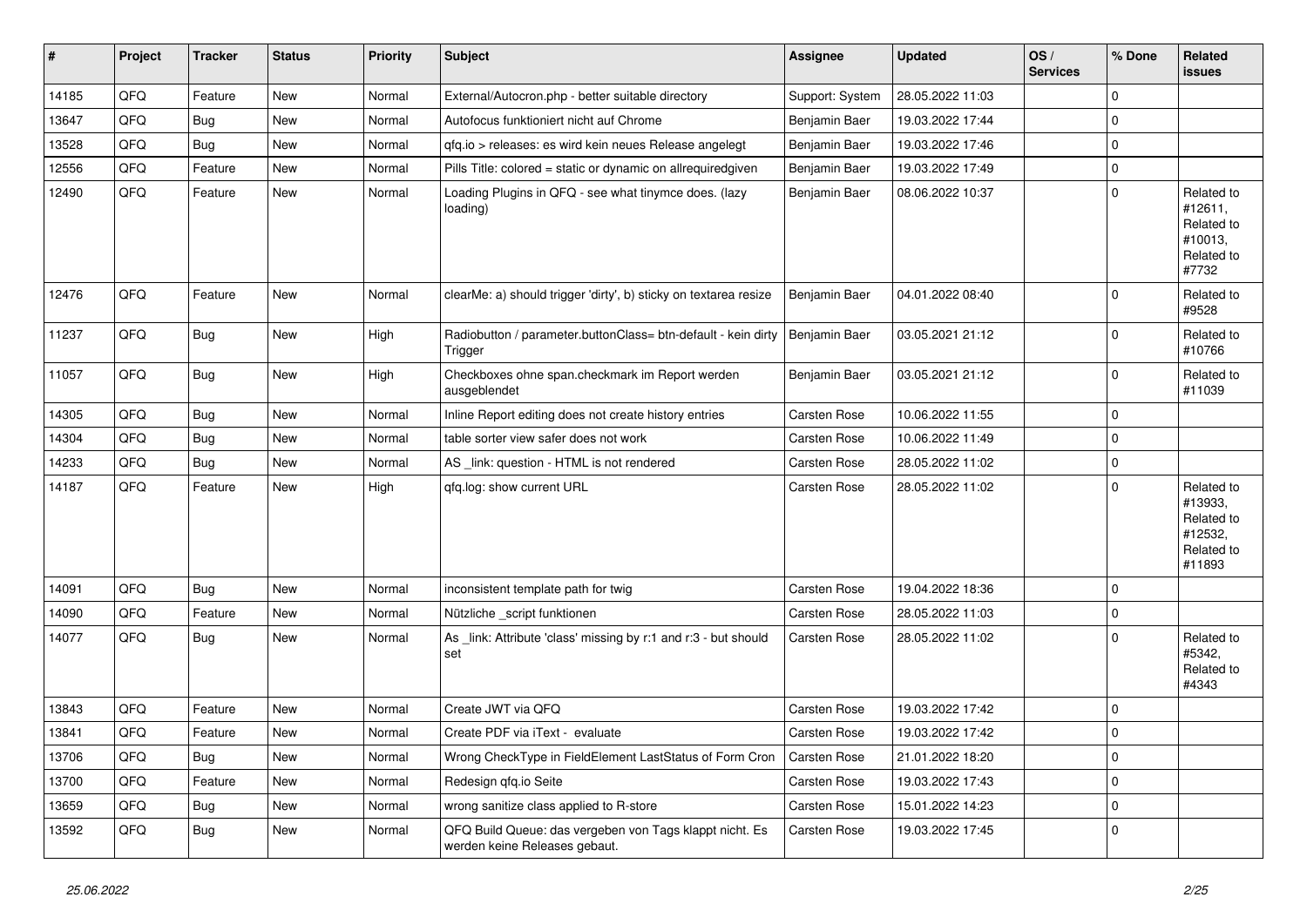| #     | Project | <b>Tracker</b> | <b>Status</b> | <b>Priority</b> | Subject                                                                                                                                             | <b>Assignee</b>     | <b>Updated</b>   | OS/<br><b>Services</b> | % Done      | Related<br><b>issues</b>                      |
|-------|---------|----------------|---------------|-----------------|-----------------------------------------------------------------------------------------------------------------------------------------------------|---------------------|------------------|------------------------|-------------|-----------------------------------------------|
| 13467 | QFQ     | Feature        | New           | Normal          | ChangeLog Generator                                                                                                                                 | <b>Carsten Rose</b> | 19.03.2022 17:46 |                        | $\Omega$    | Related to<br>#11460                          |
| 13460 | QFQ     | Bug            | New           | Normal          | Doc: Password set/reset  password should not processed<br>with 'html encode'                                                                        | Carsten Rose        | 19.03.2022 17:46 |                        | $\Omega$    |                                               |
| 13451 | QFQ     | <b>Bug</b>     | New           | Normal          | Character Counter / Max Character: Problem in Safari                                                                                                | Carsten Rose        | 15.04.2022 17:18 |                        | $\mathbf 0$ |                                               |
| 13354 | QFQ     | Feature        | New           | Normal          | Using Websocket in QFQ                                                                                                                              | <b>Carsten Rose</b> | 10.11.2021 15:47 |                        | $\mathbf 0$ |                                               |
| 13332 | QFQ     | <b>Bug</b>     | New           | Normal          | Multi Form: Required Felder werden visuell nicht markiert.                                                                                          | <b>Carsten Rose</b> | 19.03.2022 17:47 |                        | $\mathbf 0$ |                                               |
| 13331 | QFQ     | Bug            | New           | Normal          | Multi Form: Clear Icon misplaced                                                                                                                    | Carsten Rose        | 19.03.2022 17:47 |                        | $\mathbf 0$ |                                               |
| 12974 | QFQ     | <b>Bug</b>     | New           | High            | Sanitize Queries in Action-Elements                                                                                                                 | <b>Carsten Rose</b> | 07.12.2021 17:19 |                        | $\mathbf 0$ |                                               |
| 12716 | QFQ     | Bug            | <b>New</b>    | Normal          | template group: Pattern only applied to first instance                                                                                              | Carsten Rose        | 19.03.2022 17:47 |                        | $\mathbf 0$ |                                               |
| 12714 | QFQ     | <b>Bug</b>     | <b>New</b>    | Normal          | Conversion of GIF to PDF broken when GIF contains Alpha.                                                                                            | Carsten Rose        | 19.03.2022 17:49 |                        | $\mathbf 0$ |                                               |
| 12702 | QFQ     | Bug            | <b>New</b>    | High            | templateGroup: broken in multiDb Setup                                                                                                              | Carsten Rose        | 14.12.2021 16:02 |                        | $\mathbf 0$ |                                               |
| 12679 | QFQ     | Feature        | <b>New</b>    | Normal          | tablesorter: custom column width                                                                                                                    | Carsten Rose        | 16.06.2021 11:10 |                        | $\mathbf 0$ |                                               |
| 12670 | QFQ     | Bug            | New           | High            | Dropdown-Menu classes können nicht mehr angegeben<br>werden                                                                                         | Carsten Rose        | 07.12.2021 17:19 |                        | $\mathbf 0$ |                                               |
| 12664 | QFQ     | Feature        | New           | Normal          | TinyMCE: report/remove malicous HTML/JS Code                                                                                                        | Carsten Rose        | 19.03.2022 17:47 |                        | $\mathbf 0$ | Related to<br>#14320                          |
| 12603 | QFQ     | Feature        | <b>New</b>    | Normal          | Dropdown (Select), Radio, checkbox:<br>itemListAlways={{!SELECT key, value}}                                                                        | Carsten Rose        | 19.03.2022 17:47 |                        | $\mathbf 0$ |                                               |
| 12581 | QFQ     | Bug            | New           | Normal          | Form.forward=close: Record 'new' in new browser tab ><br>save (& close) >> Form is not reloaded with new created<br>record id and stays in mode=new | <b>Carsten Rose</b> | 19.03.2022 17:48 |                        | $\Omega$    |                                               |
| 12545 | QFQ     | Bug            | <b>New</b>    | Urgent          | sql.log not created / updated                                                                                                                       | Carsten Rose        | 14.12.2021 16:02 |                        | $\mathbf 0$ |                                               |
| 12544 | QFQ     | Feature        | New           | High            | a) ' AS _link' new also as ' AS _format', b) sortierung via<br>'display: none;', c) '_format' benoeitgt nicht zwingend<br>u/U/p/m/z/d               | Carsten Rose        | 14.12.2021 16:03 |                        | $\Omega$    |                                               |
| 12532 | QFQ     | Feature        | New           | High            | SIP-Parameter bei Seitenaufruf in Browser-Console<br>anzeigen                                                                                       | Carsten Rose        | 07.12.2021 17:19 |                        | $\Omega$    | Related to<br>#11893,<br>Related to<br>#14187 |
| 12520 | QFQ     | Bug            | New           | Normal          | Switch FE User: still active even FE User session expired                                                                                           | <b>Carsten Rose</b> | 19.03.2022 17:48 |                        | $\mathbf 0$ |                                               |
| 12513 | QFQ     | Bug            | New           | High            | Implement server side check of maxlength                                                                                                            | <b>Carsten Rose</b> | 07.12.2021 17:19 |                        | 0           |                                               |
| 12512 | QFQ     | Bug            | <b>New</b>    | Normal          | Some MySQL Installation can't use 'stored procedures'                                                                                               | Carsten Rose        | 19.03.2022 17:48 |                        | $\pmb{0}$   |                                               |
| 12480 | QFQ     | Feature        | New           | Normal          | If QFQ upgrade is running, block further request                                                                                                    | Carsten Rose        | 03.05.2021 20:45 |                        | $\pmb{0}$   |                                               |
| 12477 | QFQ     | Feature        | New           | Normal          | Support for refactoring: Form, FormElement, diverse<br>Tabellen/Spalten, tt-content Records                                                         | Carsten Rose        | 03.05.2021 20:45 |                        | 0           |                                               |
| 12474 | QFQ     | Feature        | New           | Normal          | Check BaseConfigURL if it is given and the the last char is '/'                                                                                     | Carsten Rose        | 03.05.2021 20:45 |                        | $\pmb{0}$   |                                               |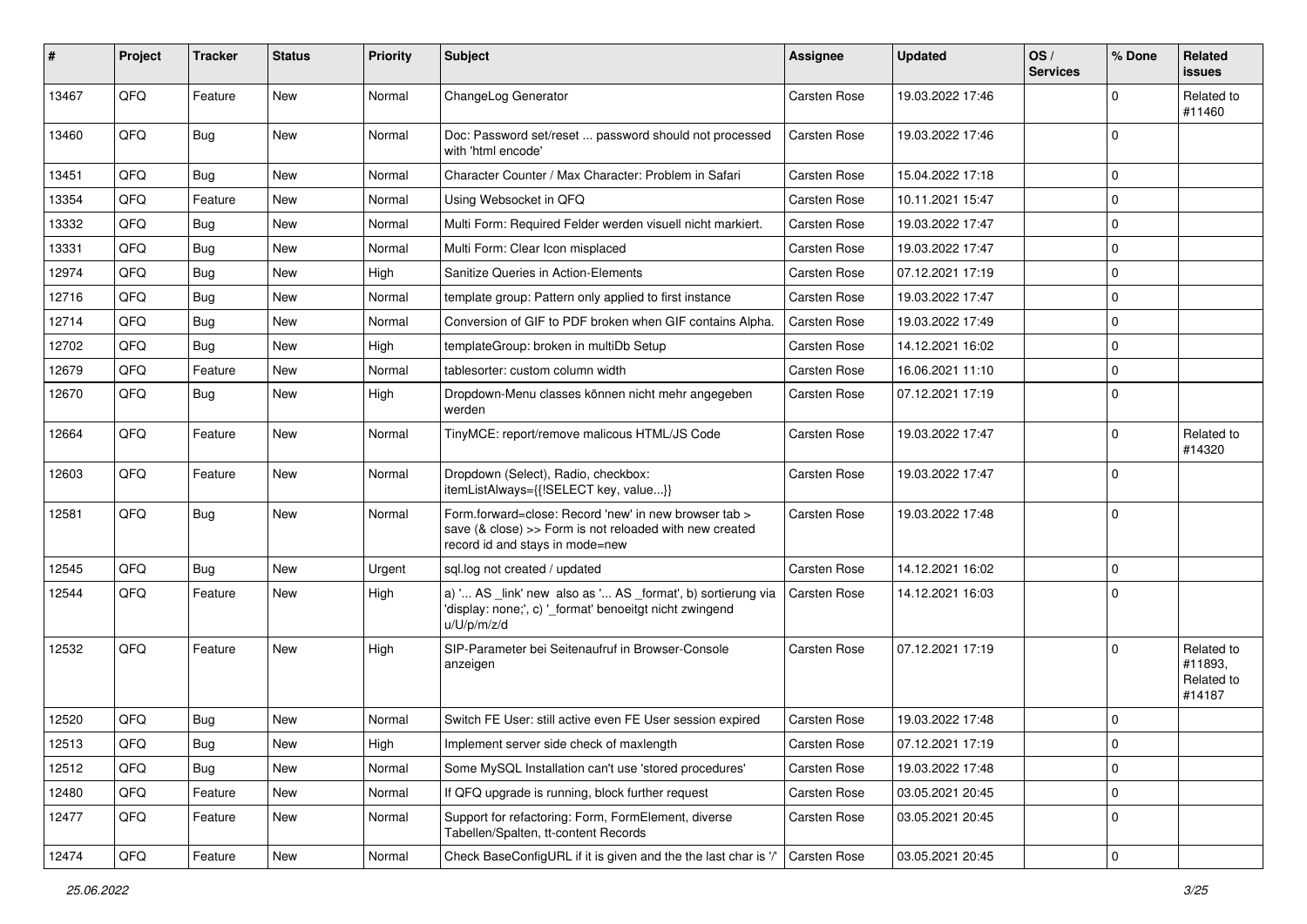| #     | Project | <b>Tracker</b> | <b>Status</b> | <b>Priority</b> | <b>Subject</b>                                                                                                 | <b>Assignee</b>                                        | <b>Updated</b>   | OS/<br><b>Services</b> | % Done   | Related<br><b>issues</b>                      |                      |
|-------|---------|----------------|---------------|-----------------|----------------------------------------------------------------------------------------------------------------|--------------------------------------------------------|------------------|------------------------|----------|-----------------------------------------------|----------------------|
| 12468 | QFQ     | <b>Bug</b>     | <b>New</b>    | Urgent          | Form: update Form.title after save                                                                             | <b>Carsten Rose</b>                                    | 03.05.2021 21:12 |                        | $\Omega$ |                                               |                      |
| 12465 | QFQ     | Feature        | New           | Normal          | QFQ Function: use in FE to fill StoreRecord                                                                    | Carsten Rose                                           | 05.05.2021 21:58 |                        | $\Omega$ |                                               |                      |
| 12413 | QFQ     | Feature        | <b>New</b>    | Normal          | STORE_TYPO3: enhance for {{be_users.email:T}},<br>{{fe users.email:T}}                                         | Carsten Rose                                           | 03.05.2021 20:45 |                        | $\Omega$ | Related to<br>#12412,<br>Related to<br>#10012 |                      |
| 12412 | QFQ     | Feature        | <b>New</b>    | Normal          | Action/Escape qualifier 'e' (empty), '0': if given, an empty<br>string (or '0') will be treated as 'not found' | <b>Carsten Rose</b>                                    | 08.05.2021 09:40 |                        | $\Omega$ | Related to<br>#12413,<br>Related to<br>#10012 |                      |
| 12400 | QFQ     | Feature        | <b>New</b>    | Normal          | Tutorial ist in QFQ Doku, Wird in der Suche gefunden, es<br>gibt aber kein Menupunkt - Inhalt ueberpruefen     | <b>Carsten Rose</b>                                    | 03.05.2021 20:45 |                        | $\Omega$ |                                               |                      |
| 12330 | QFQ     | Feature        | <b>New</b>    | Normal          | Copy to input field / text area / TinyMCE                                                                      | <b>Carsten Rose</b>                                    | 07.04.2021 09:01 |                        | $\Omega$ |                                               |                      |
| 12327 | QFQ     | Bug            | <b>New</b>    | Normal          | Copy to clipboard: Glyphicon can not be changed                                                                | <b>Carsten Rose</b>                                    | 27.12.2021 17:59 |                        | $\Omega$ |                                               |                      |
| 12269 | QFQ     | Feature        | <b>New</b>    | Normal          | 2FA - Login                                                                                                    | Carsten Rose                                           | 03.05.2021 20:45 |                        | $\Omega$ |                                               |                      |
| 12187 | QFQ     | <b>Bug</b>     | <b>New</b>    | Normal          | Trigger FormAsFile() via Report: probably problem with multi<br>DB setup                                       | <b>Carsten Rose</b>                                    | 20.03.2021 21:20 |                        | $\Omega$ |                                               |                      |
| 12186 | QFQ     | Feature        | <b>New</b>    | High            | TinyMCE Config für Objekte                                                                                     | <b>Carsten Rose</b>                                    | 07.12.2021 17:19 |                        | $\Omega$ | <b>Blocks</b><br>#12632                       |                      |
| 12163 | QFQ     | Feature        | <b>New</b>    | Normal          | Checkbox: table wrap                                                                                           | <b>Carsten Rose</b>                                    | 03.05.2021 20:51 |                        | $\Omega$ |                                               |                      |
| 12162 | QFQ     | Feature        | <b>New</b>    | Normal          | FE.type=sendmail: personalized mailing (several mails) via<br>template                                         | <b>Carsten Rose</b>                                    | 03.05.2021 20:45 |                        | $\Omega$ |                                               |                      |
| 12146 | QFQ     | Feature        | <b>New</b>    | Normal          | Autocron Job: Anzeigen wann der naechste Job ausgefuehrt<br>wird, resp das er nicht ausgefuehrt wird           | Carsten Rose                                           | 15.03.2021 15:23 |                        | $\Omega$ |                                               |                      |
| 12133 | QFQ     | Bug            | <b>New</b>    | Normal          | NPM, phpSpreadSheet aktualisieren                                                                              | <b>Carsten Rose</b>                                    | 15.03.2021 09:04 |                        | $\Omega$ |                                               |                      |
| 12119 | QFQ     | Feature        | <b>New</b>    | Normal          | AS paged: error message missing if there ist no 'r' argument.                                                  | <b>Carsten Rose</b>                                    | 03.05.2021 20:51 |                        | $\Omega$ |                                               |                      |
| 12109 | QFQ     | Feature        | <b>New</b>    | Normal          | Donwload Link: Plain, SIP, Persistent Link, Peristent SIP -<br>new notation                                    | Carsten Rose                                           | 03.05.2021 20:45 |                        | $\Omega$ | Related to<br>#12085                          |                      |
| 12045 | QFQ     | Bug            | New           | Normal          | templateGroup afterSave FE: Aufruf ohne<br>sglHonorFormElements funktioniert nicht                             | <b>Carsten Rose</b>                                    | 18.02.2021 16:33 |                        | $\Omega$ |                                               |                      |
| 12040 | QFQ     | <b>Bug</b>     | <b>New</b>    | Normal          | FE Mode 'hidden' für zwei FEs auf einer Zeile                                                                  | Carsten Rose                                           | 18.02.2021 10:13 |                        | $\Omega$ |                                               |                      |
| 12024 | QFQ     | Feature        | <b>New</b>    | Normal          | Excel Export: text columns by default decode<br>htmlspeciachar()                                               | <b>Carsten Rose</b>                                    | 17.02.2021 23:55 |                        | $\Omega$ | Related to<br>#12022                          |                      |
| 12023 | QFQ     | Feature        | <b>New</b>    | Normal          | MySQL Stored Precdure: QDECODESPECIALCHAR()                                                                    | <b>Carsten Rose</b>                                    | 16.02.2021 11:16 |                        | $\Omega$ | Related to<br>#12022                          |                      |
| 11955 | QFQ     | Feature        | <b>New</b>    | Normal          | subrecord: new title option to set <th> attributes - e.g. to<br/>customize tablesorter options.</th>           | attributes - e.g. to<br>customize tablesorter options. | Carsten Rose     | 03.05.2021 20:47       |          | $\Omega$                                      | Related to<br>#11775 |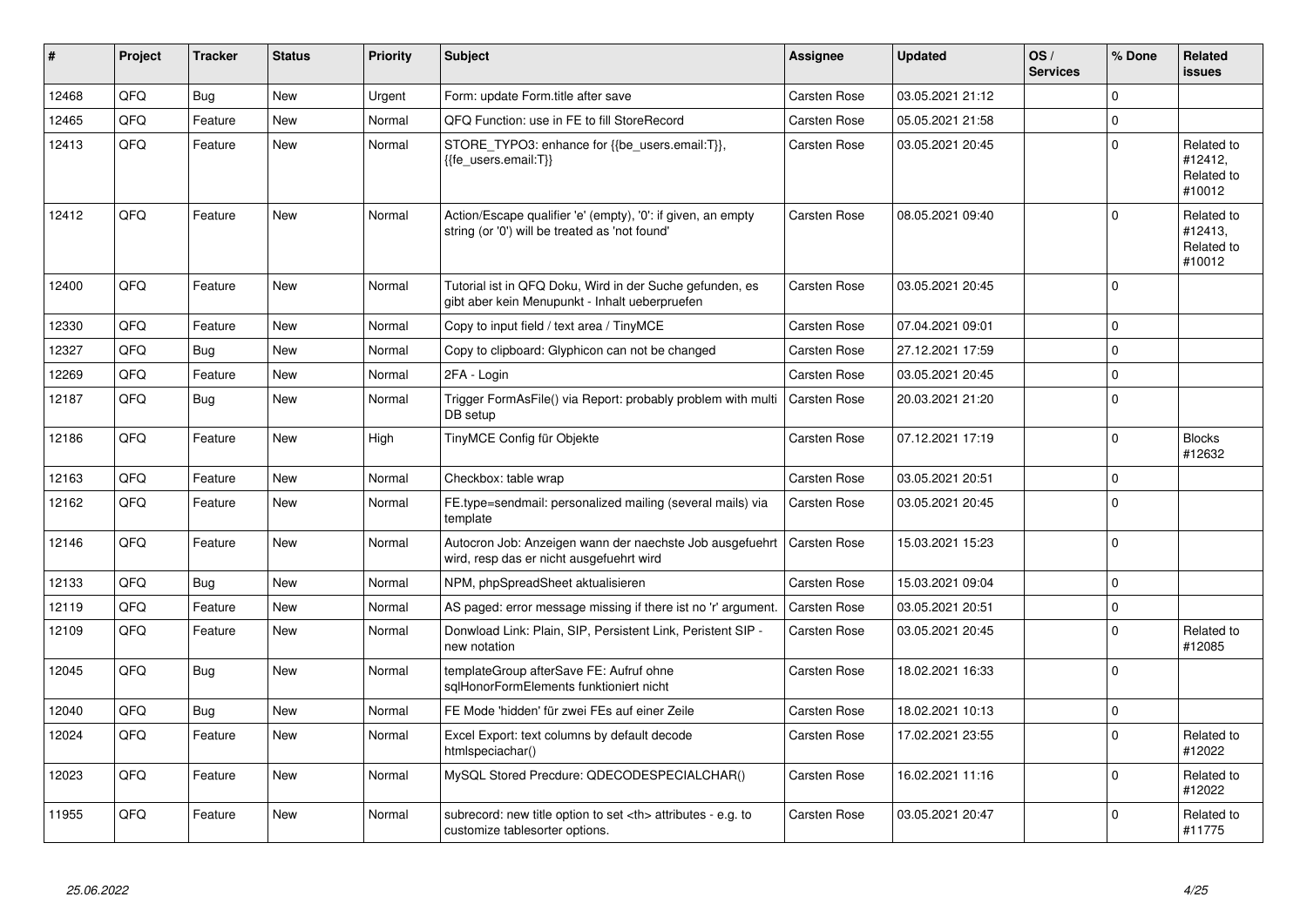| #     | Project | <b>Tracker</b> | <b>Status</b> | <b>Priority</b> | <b>Subject</b>                                                                      | <b>Assignee</b>     | <b>Updated</b>   | OS/<br><b>Services</b> | % Done      | <b>Related</b><br><b>issues</b>               |
|-------|---------|----------------|---------------|-----------------|-------------------------------------------------------------------------------------|---------------------|------------------|------------------------|-------------|-----------------------------------------------|
| 11893 | QFQ     | Feature        | <b>New</b>    | High            | Broken SIP: a) only report one time, b) only report in main<br>column               | Carsten Rose        | 12.05.2021 12:13 |                        | 0           | Related to<br>#12532,<br>Related to<br>#14187 |
| 11775 | QFQ     | Feature        | <b>New</b>    | Normal          | Subrecord Tooltip pro Feld                                                          | <b>Carsten Rose</b> | 18.12.2020 15:22 |                        | 0           | Related to<br>#11955                          |
| 11752 | QFQ     | <b>Bug</b>     | New           | Normal          | checkbox renders multiple input elements with same name                             | <b>Carsten Rose</b> | 17.12.2020 14:58 |                        | 0           | Related to<br>#11750                          |
| 11747 | QFQ     | Feature        | New           | Normal          | Maintenance Page with Redirect                                                      | <b>Carsten Rose</b> | 03.05.2021 20:47 |                        | 0           | Related to<br>#11741                          |
| 11702 | QFQ     | Feature        | New           | Normal          | HTML Special Char makes no sense for 'allbut' if '&' is<br>forbidden                | <b>Carsten Rose</b> | 07.12.2021 16:35 |                        | $\Omega$    | Related to<br>#5112,<br>Related to<br>#14320  |
| 11695 | QFQ     | Bug            | <b>New</b>    | Normal          | MultiForm required FE Error                                                         | <b>Carsten Rose</b> | 04.12.2020 13:34 |                        | 0           |                                               |
| 11668 | QFQ     | <b>Bug</b>     | New           | Normal          | Play function.sgl - problem with mysgl                                              | Carsten Rose        | 03.05.2021 20:48 |                        | 0           |                                               |
| 11667 | QFQ     | <b>Bug</b>     | New           | Normal          | MySQL mariadb-server-10.3: Incorrect datetime value                                 | Carsten Rose        | 03.05.2021 20:48 |                        | $\Omega$    |                                               |
| 11523 | QFQ     | Feature        | New           | Normal          | Mit dynamic Update erkennen, ob Upload gemacht wurde                                | <b>Carsten Rose</b> | 13.11.2020 15:07 |                        | $\Omega$    | Related to<br>#9533                           |
| 11516 | QFQ     | Feature        | New           | Normal          | Multi Page Form (Previous/Next Buttons)                                             | Carsten Rose        | 16.03.2021 17:52 |                        | $\mathbf 0$ |                                               |
| 11504 | QFQ     | Feature        | <b>New</b>    | Normal          | Dynamic Update: Button text update for 'Save',' Close' &<br>'Delete'                | <b>Carsten Rose</b> | 12.11.2020 23:44 |                        | 0           |                                               |
| 11460 | QFQ     | Feature        | <b>New</b>    | Normal          | Easier creation of changelog: gitchangelog                                          | <b>Carsten Rose</b> | 12.06.2021 10:20 |                        | 0           | Related to<br>#13467                          |
| 11239 | QFQ     | <b>Bug</b>     | <b>New</b>    | Normal          | Radiobutton (plain): horizontales Rendern abhängig vom<br>Datentyp in der Datenbank | <b>Carsten Rose</b> | 30.09.2020 18:37 |                        | 0           |                                               |
| 11080 | QFQ     | Feature        | New           | Normal          | Send MQTT messages                                                                  | <b>Carsten Rose</b> | 29.08.2020 19:49 |                        | $\mathbf 0$ |                                               |
| 10996 | QFQ     | Feature        | <b>New</b>    | Normal          | Download video via sip: no seek                                                     | <b>Carsten Rose</b> | 12.08.2020 14:18 |                        | $\Omega$    |                                               |
| 10979 | QFQ     | Feature        | <b>New</b>    | Normal          | Ajax Calls an API - dataReport                                                      | <b>Carsten Rose</b> | 11.05.2022 12:15 |                        | 0           |                                               |
| 10976 | QFQ     | Feature        | <b>New</b>    | Normal          | Excel Export Verbesserungen                                                         | Carsten Rose        | 06.08.2020 10:56 |                        | 0           |                                               |
| 10937 | QFQ     | <b>Bug</b>     | <b>New</b>    | Normal          | Fehler mit abhängigen Select- Feldern beim Positionieren                            | <b>Carsten Rose</b> | 12.11.2020 23:45 |                        | $\Omega$    |                                               |
| 10819 | QFQ     | Feature        | <b>New</b>    | Normal          | Persistent SIP - second try                                                         | <b>Carsten Rose</b> | 29.06.2020 23:02 |                        | $\Omega$    | Related to<br>#6261                           |
| 10714 | QFQ     | Feature        | <b>New</b>    | Normal          | multi Table Form                                                                    | Carsten Rose        | 16.03.2021 18:44 |                        | 0           |                                               |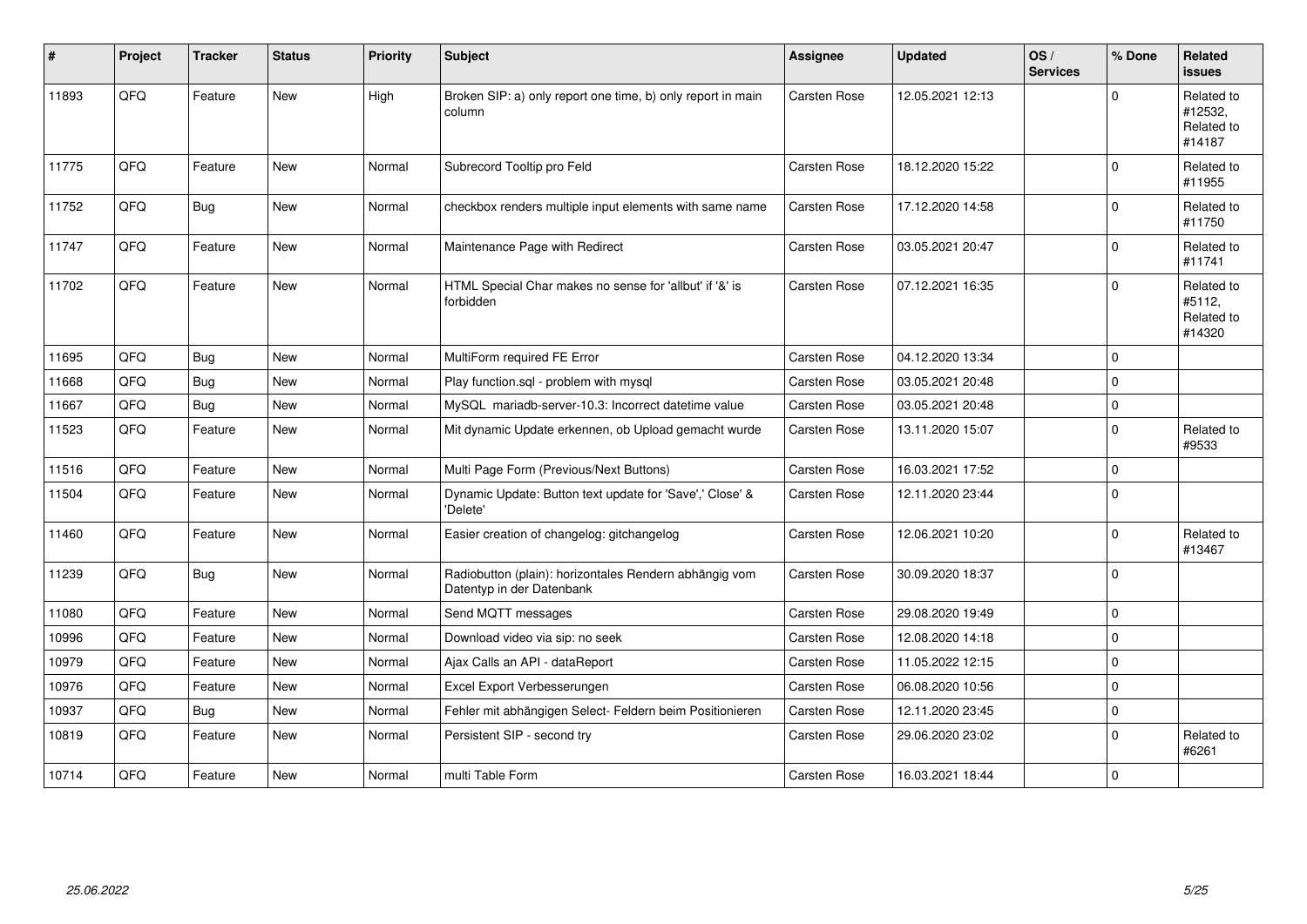| #     | Project | <b>Tracker</b> | <b>Status</b> | <b>Priority</b> | <b>Subject</b>                                                                                                                        | <b>Assignee</b>     | <b>Updated</b>   | OS/<br><b>Services</b> | % Done      | Related<br><b>issues</b>                                             |
|-------|---------|----------------|---------------|-----------------|---------------------------------------------------------------------------------------------------------------------------------------|---------------------|------------------|------------------------|-------------|----------------------------------------------------------------------|
| 10704 | QFQ     | <b>Bug</b>     | <b>New</b>    | Normal          | wkhtml problem rendering fullCalendar.js / fabric.js >><br>successor: puppeteer                                                       | <b>Carsten Rose</b> | 12.11.2020 23:45 |                        | $\Omega$    | Related to<br>#5024,<br>Related to<br>#4650.<br>Related to<br>#10715 |
| 10658 | QFQ     | <b>Bug</b>     | <b>New</b>    | Normal          | processReadOnly broken                                                                                                                | <b>Carsten Rose</b> | 27.05.2020 17:55 |                        | $\mathbf 0$ |                                                                      |
| 10640 | QFQ     | <b>Bug</b>     | <b>New</b>    | High            | TypeAhead Tag: FE editierbar trotz readOnly                                                                                           | <b>Carsten Rose</b> | 03.05.2021 21:12 |                        | $\mathbf 0$ |                                                                      |
| 10593 | QFQ     | Feature        | <b>New</b>    | Normal          | label2: text behind input element                                                                                                     | <b>Carsten Rose</b> | 16.05.2020 10:57 |                        | $\mathbf 0$ |                                                                      |
| 10588 | QFQ     | <b>Bug</b>     | <b>New</b>    | Normal          | typeahed Tag: Doku anpassen                                                                                                           | <b>Carsten Rose</b> | 12.11.2020 23:45 |                        | $\pmb{0}$   |                                                                      |
| 10508 | QFQ     | Bug            | <b>New</b>    | High            | Multi Form broken on Multi DB Instance                                                                                                | <b>Carsten Rose</b> | 03.05.2021 21:12 |                        | $\mathbf 0$ |                                                                      |
| 10506 | QFQ     | <b>Bug</b>     | <b>New</b>    | High            | Template Group broken on MultiDB instance                                                                                             | <b>Carsten Rose</b> | 03.05.2021 21:12 |                        | $\mathbf 0$ | Related to<br>#10505                                                 |
| 10322 | QFQ     | <b>Bug</b>     | <b>New</b>    | Normal          | FormElement / Radio: missing column 'enum' >> FE not<br>reported                                                                      | <b>Carsten Rose</b> | 07.05.2020 09:37 |                        | $\mathbf 0$ |                                                                      |
| 10119 | QFQ     | Feature        | <b>New</b>    | Normal          | Dropdown (selectlist) & Type Ahead: format and catagorize<br>list                                                                     | <b>Carsten Rose</b> | 07.05.2020 09:36 |                        | $\mathbf 0$ |                                                                      |
| 10082 | QFQ     | <b>Bug</b>     | <b>New</b>    | Normal          | FE.type=SELECT - 'sanatize' Class                                                                                                     | Carsten Rose        | 07.05.2020 09:36 |                        | $\mathbf 0$ | Related to<br>#10081                                                 |
| 10081 | QFQ     | Bug            | <b>New</b>    | High            | Stale record lock after 'forbidden' character                                                                                         | <b>Carsten Rose</b> | 03.05.2021 21:12 |                        | $\Omega$    | Related to<br>#10082,<br>Related to<br>#9789                         |
| 10080 | QFQ     | Feature        | <b>New</b>    | Normal          | Popup on 'save' / 'close': configure dialog (answer<br>yes/no/cancle/)                                                                | <b>Carsten Rose</b> | 28.03.2021 20:52 |                        | $\mathbf 0$ | Is duplicate<br>of #12262                                            |
| 10014 | QFQ     | Feature        | <b>New</b>    | Normal          | Manual.rst: describe behaviour and process order of<br>fillStoreVar, slaveId, sqlBefore,                                              | <b>Carsten Rose</b> | 01.02.2020 22:31 |                        | $\mathbf 0$ |                                                                      |
| 9983  | QFQ     | Feature        | <b>New</b>    | Normal          | Report Notation: new keyword 'range'                                                                                                  | <b>Carsten Rose</b> | 01.02.2020 15:55 |                        | $\pmb{0}$   |                                                                      |
| 9927  | QFQ     | Feature        | <b>New</b>    | Normal          | QFQ Update: a) Update nur machen wenn BE User<br>eingeloggt ist., b) Bei Fehler genaue Meldung welcher<br>Updateschritt Probleme hat. | <b>Carsten Rose</b> | 22.01.2020 12:59 |                        | $\mathbf 0$ |                                                                      |
| 9811  | QFQ     | Feature        | <b>New</b>    | Normal          | Report: tag every n'th row                                                                                                            | <b>Carsten Rose</b> | 01.02.2020 23:22 |                        | $\mathbf 0$ |                                                                      |
| 9783  | QFQ     | Bug            | <b>New</b>    | Normal          | Email with special characters                                                                                                         | <b>Carsten Rose</b> | 01.02.2020 23:22 |                        | $\pmb{0}$   |                                                                      |
| 9781  | QFQ     | Feature        | <b>New</b>    | Normal          | Button: CSS class to make buttons smaller                                                                                             | <b>Carsten Rose</b> | 01.02.2020 23:22 |                        | $\mathbf 0$ |                                                                      |
| 9777  | QFQ     | Feature        | <b>New</b>    | Normal          | Logging QFQ Variables                                                                                                                 | <b>Carsten Rose</b> | 16.12.2019 17:17 |                        | $\pmb{0}$   |                                                                      |
| 9773  | QFQ     | Bug            | <b>New</b>    | Normal          | form.parameter.formModeGlobal=requiredOff                                                                                             | Carsten Rose        | 01.02.2020 15:56 |                        | $\mathbf 0$ |                                                                      |
| 9707  | QFQ     | Feature        | <b>New</b>    | Normal          | SIP security: encode pageld and check pageld on decode                                                                                | <b>Carsten Rose</b> | 01.02.2020 23:22 |                        | $\mathbf 0$ |                                                                      |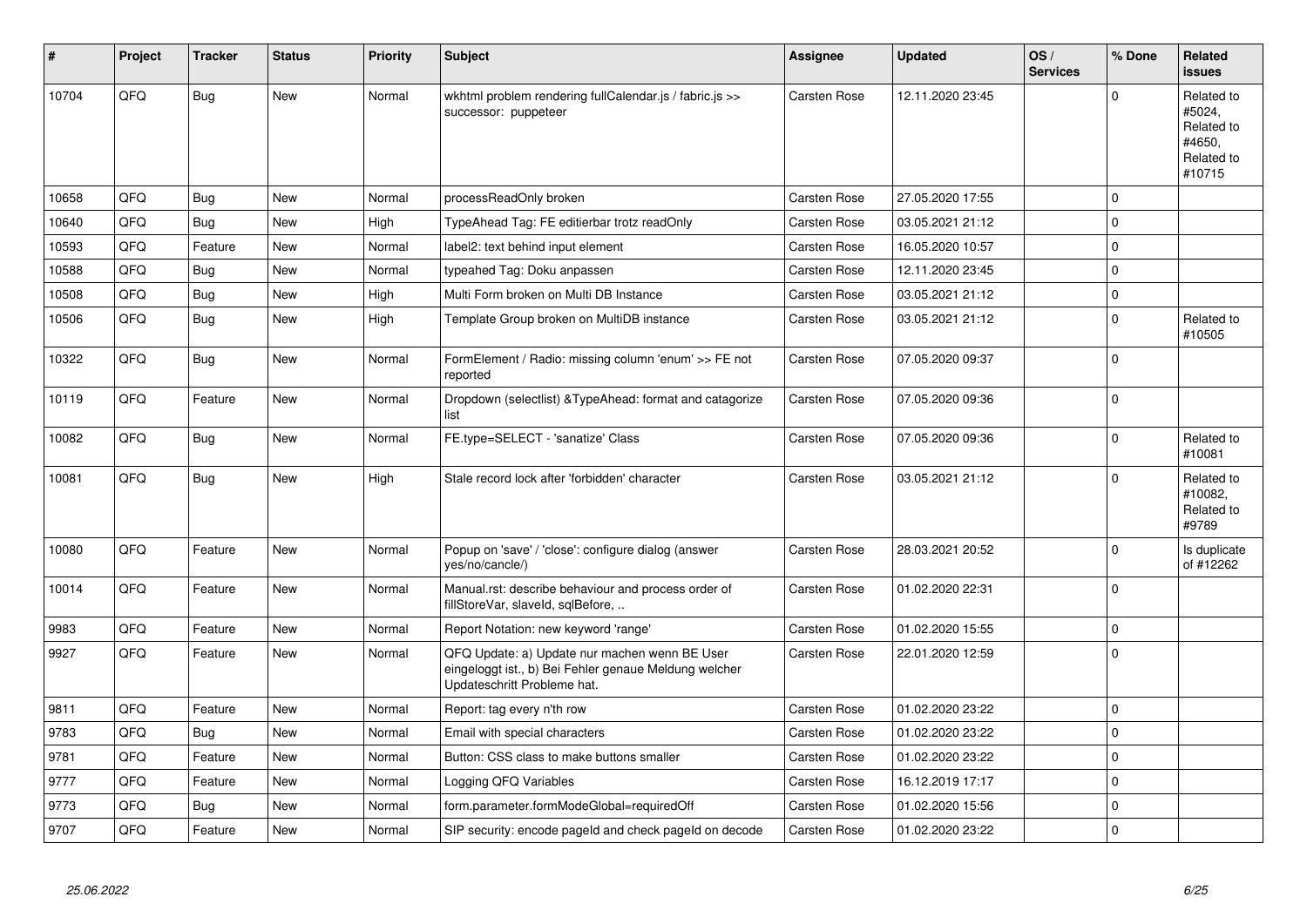| ∦    | Project        | <b>Tracker</b> | <b>Status</b> | <b>Priority</b> | <b>Subject</b>                                                                          | <b>Assignee</b>     | <b>Updated</b>   | OS/<br><b>Services</b> | % Done      | Related<br>issues                                                    |
|------|----------------|----------------|---------------|-----------------|-----------------------------------------------------------------------------------------|---------------------|------------------|------------------------|-------------|----------------------------------------------------------------------|
| 9706 | QFQ            | Feature        | New           | Normal          | Multi File Upload (hidden template group)                                               | <b>Carsten Rose</b> | 01.02.2020 23:22 |                        | $\Omega$    | Related to<br>#7521,<br>Related to<br>#5562,<br>Related to<br>#13330 |
| 9602 | QFQ            | Feature        | <b>New</b>    | Normal          | Form definition as JSON                                                                 | <b>Carsten Rose</b> | 01.02.2020 23:21 |                        | $\Omega$    | Related to<br>#9600                                                  |
| 9537 | QFQ            | Feature        | <b>New</b>    | Normal          | FormEditor: Edit fieldset in FrontEnd                                                   | <b>Carsten Rose</b> | 01.02.2020 23:22 |                        | $\Omega$    |                                                                      |
| 9533 | QFQ            | Bug            | <b>New</b>    | Normal          | FE.type=upload: Check in 'beforeSave' if upload is given                                | Carsten Rose        | 01.02.2020 23:22 |                        | $\Omega$    | Related to<br>#11523                                                 |
| 9531 | QFQ            | Bug            | <b>New</b>    | High            | FE File: Dynamic Update / modeSql / required detected even   Carsten Rose<br>it not set |                     | 11.06.2021 20:32 |                        | $\Omega$    | Related to<br>#12398                                                 |
| 9352 | QFQ            | Feature        | New           | Normal          | FE 'Native' fire slaveld, sqlAfter, sqlIns                                              | <b>Carsten Rose</b> | 01.02.2020 23:22 |                        | $\Omega$    |                                                                      |
| 9348 | QFQ            | Feature        | <b>New</b>    | Normal          | defaultThumbnailSize: pre render thumbnails                                             | <b>Carsten Rose</b> | 12.06.2021 09:05 |                        | $\mathbf 0$ |                                                                      |
| 9347 | QFQ            | Bug            | New           | High            | FE.type=upload with dynamic show/hidden: required not<br>detected                       | Carsten Rose        | 12.06.2021 10:40 |                        | $\Omega$    | Related to<br>#5305,<br>Related to<br>#12398                         |
| 9317 | QFQ            | Bug            | <b>New</b>    | Normal          | FE.type=note: with dynamic show/hidden an empty label<br>causes trouble                 | <b>Carsten Rose</b> | 01.02.2020 23:22 |                        | $\Omega$    |                                                                      |
| 9221 | QFQ            | Feature        | New           | Normal          | typeAhead: Zeichenlimite ausschalten                                                    | Carsten Rose        | 08.05.2021 17:06 |                        | $\Omega$    |                                                                      |
| 9208 | QFQ            | Feature        | <b>New</b>    | Normal          | Manage 'recent' records                                                                 | <b>Carsten Rose</b> | 01.02.2020 23:22 |                        | $\Omega$    |                                                                      |
| 9177 | QFQ            | Bug            | New           | Normal          | Bug? QFQ tries to save an action FE, which has real<br>existing column name             | <b>Carsten Rose</b> | 01.02.2020 23:22 |                        | $\Omega$    |                                                                      |
| 9136 | QFQ            | Feature        | New           | Normal          | Create ZIP files with dynamic PDFs                                                      | <b>Carsten Rose</b> | 01.02.2020 23:22 |                        | 0           |                                                                      |
| 9129 | QFQ            | Feature        | New           | Normal          | sqlValidate: Message as notification, not as error                                      | <b>Carsten Rose</b> | 01.02.2020 23:22 |                        | $\Omega$    | Related to<br>#9128                                                  |
| 9128 | QFQ            | Feature        | <b>New</b>    | Normal          | Error Message: not replaced variables- a) replace back to<br>'{{', b) underline         | Carsten Rose        | 01.02.2020 23:22 |                        | $\Omega$    | Related to<br>#9129                                                  |
| 9127 | QFQ            | <b>Bug</b>     | New           | Normal          | Error Message: change 'roll over' color - text not readable                             | <b>Carsten Rose</b> | 01.02.2020 23:22 |                        | $\Omega$    |                                                                      |
| 9077 | QFQ            | Bug            | New           | Normal          | typeAheadSql: report broken SQL                                                         | Carsten Rose        | 01.02.2020 23:22 |                        | $\Omega$    |                                                                      |
| 9013 | $\mathsf{QFQ}$ | Bug            | New           | Normal          | Error in Twig template not handled                                                      | Carsten Rose        | 20.10.2021 13:43 |                        | $\pmb{0}$   |                                                                      |
| 8975 | QFQ            | Feature        | <b>New</b>    | Normal          | Report Notation: 2.0                                                                    | Carsten Rose        | 01.02.2020 23:22 |                        | 0           | Related to<br>#8963                                                  |
| 8962 | QFQ            | Feature        | New           | High            | allow for form fields with identical names                                              | Carsten Rose        | 03.05.2021 21:14 |                        | 0           |                                                                      |
| 8806 | QFQ            | Feature        | New           | Normal          | SQL Function nl2br                                                                      | Carsten Rose        | 01.02.2020 23:22 |                        | 0           |                                                                      |
| 8719 | QFQ            | Feature        | New           | Normal          | extraButtonLock: add support for 0/1                                                    | Carsten Rose        | 01.02.2020 23:22 |                        | $\pmb{0}$   |                                                                      |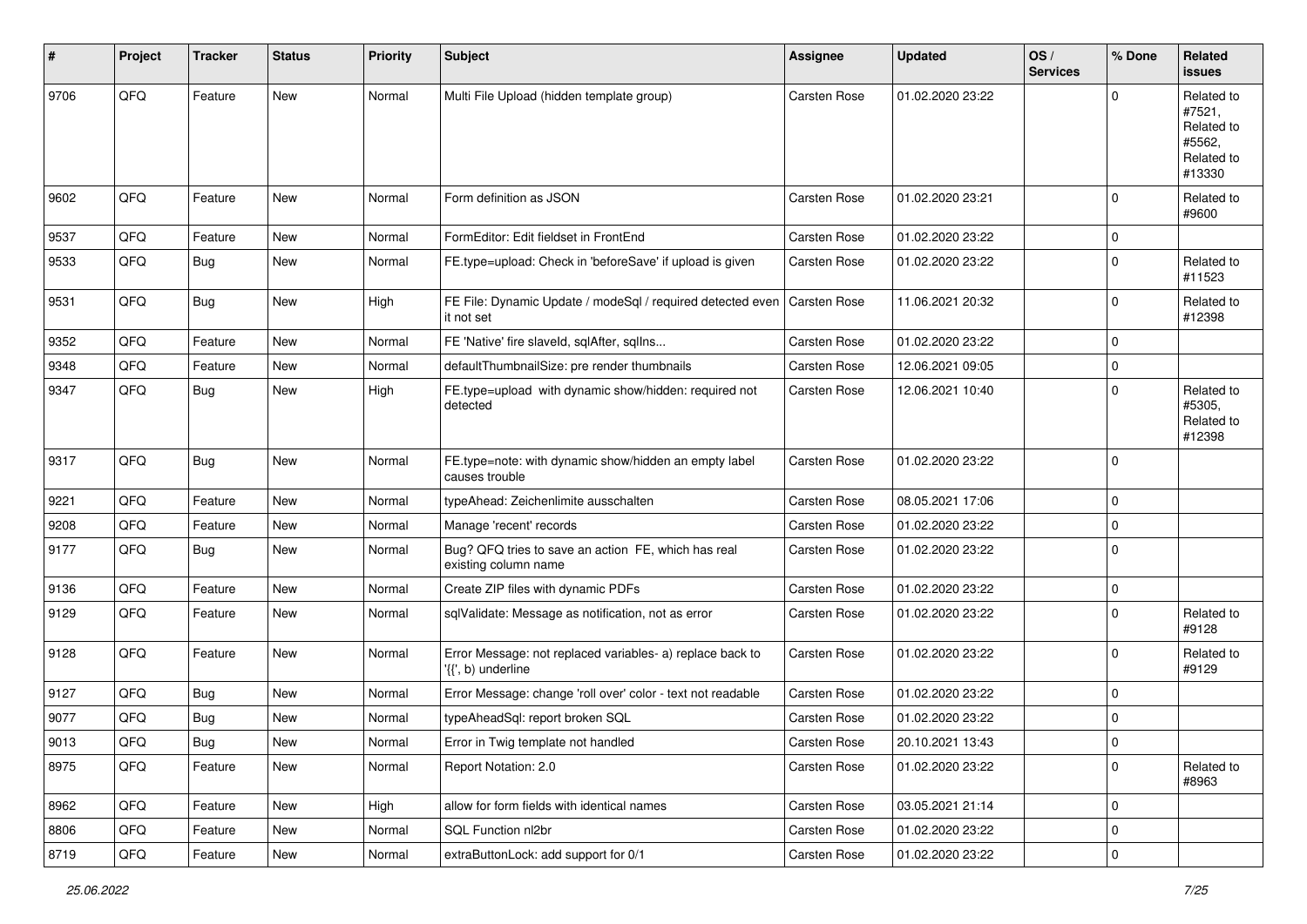| ∦    | Project | <b>Tracker</b> | <b>Status</b> | <b>Priority</b> | Subject                                                                                                | <b>Assignee</b>     | <b>Updated</b>   | OS/<br><b>Services</b> | % Done      | Related<br>issues      |
|------|---------|----------------|---------------|-----------------|--------------------------------------------------------------------------------------------------------|---------------------|------------------|------------------------|-------------|------------------------|
| 8702 | QFQ     | Feature        | <b>New</b>    | Normal          | Load Record which is locked: missing user info                                                         | <b>Carsten Rose</b> | 11.12.2019 16:16 |                        | $\mathbf 0$ | Related to<br>#9789    |
| 8668 | QFQ     | <b>Bug</b>     | New           | High            | Pill disabled: dyamic mode 'hidden' not respected - FE is still<br>required                            | Carsten Rose        | 03.05.2021 21:14 |                        | $\Omega$    |                        |
| 8431 | QFQ     | <b>Bug</b>     | New           | High            | autocron.php with wrong path                                                                           | <b>Carsten Rose</b> | 03.05.2021 21:14 |                        | $\Omega$    |                        |
| 8336 | QFQ     | Feature        | New           | Normal          | Form > modified > Close New: a) Optional disable popup, b)<br>custom text, c) mode on save: close stay | <b>Carsten Rose</b> | 01.02.2020 23:22 |                        | $\Omega$    | Related to<br>#8335    |
| 8217 | QFQ     | Feature        | <b>New</b>    | Normal          | if-elseif-else construct                                                                               | Carsten Rose        | 16.03.2021 18:41 |                        | $\Omega$    | Related to<br>#10716   |
| 8187 | QFQ     | Feature        | <b>New</b>    | Normal          | Subrecord: enable/hide new button - make new/edit/delete<br>customizeable.                             | Carsten Rose        | 06.03.2021 18:44 |                        | $\mathbf 0$ | Related to<br>#11326   |
| 8089 | QFQ     | Feature        | <b>New</b>    | Normal          | Copy/Paste for FormElements                                                                            | <b>Carsten Rose</b> | 01.02.2020 23:22 |                        | $\mathbf 0$ |                        |
| 8083 | QFQ     | Bug            | <b>New</b>    | High            | FormEditor: primary table list does not respect<br>'indexDb={{indexData:Y}}'                           | <b>Carsten Rose</b> | 03.05.2021 21:14 |                        | $\Omega$    | Has duplicate<br>#6678 |
| 8049 | QFQ     | Bug            | New           | Normal          | FE.type=note, column 'value': text moves some pixel to top<br>after save                               | Carsten Rose        | 01.02.2020 23:22 |                        | $\Omega$    |                        |
| 7924 | QFQ     | Feature        | New           | Normal          | Radio/Checkbox with Tooltip                                                                            | <b>Carsten Rose</b> | 01.02.2020 23:22 |                        | $\Omega$    |                        |
| 7920 | QFQ     | Feature        | <b>New</b>    | Normal          | FE: Syntax Highlight, Zeinlenumbruch                                                                   | <b>Carsten Rose</b> | 01.02.2020 10:03 |                        | $\Omega$    |                        |
| 7899 | QFQ     | Bug            | New           | High            | Fe.type=password / retype / required: always complain about<br>missing value                           | <b>Carsten Rose</b> | 03.05.2021 21:14 |                        | $\Omega$    |                        |
| 7890 | QFQ     | Bug            | New           | Normal          | FormElement 'required': extraButtonInfo not aligned                                                    | Carsten Rose        | 11.06.2021 21:17 |                        | $\Omega$    | Related to<br>#11517   |
| 7850 | QFQ     | Feature        | <b>New</b>    | High            | Upload records: non 'pathFileName' column                                                              | <b>Carsten Rose</b> | 03.05.2021 21:14 |                        | $\Omega$    |                        |
| 7812 | QFQ     | Feature        | New           | Normal          | FE 'Subrecord' - new option 'subrecordShowFilter',<br>'subrecordPaging'                                | <b>Carsten Rose</b> | 01.02.2020 23:22 |                        | $\Omega$    |                        |
| 7795 | QFQ     | <b>Bug</b>     | <b>New</b>    | Normal          | Readonly Form: Typeahead-Felder                                                                        | <b>Carsten Rose</b> | 01.02.2020 23:22 |                        | $\Omega$    |                        |
| 7685 | QFQ     | Bug            | New           | Normal          | Open FormElement from QFQ error message and save<br>modified record: error about missing {{formId:F}}  | Carsten Rose        | 01.02.2020 23:22 |                        | $\Omega$    |                        |
| 7683 | QFQ     | Feature        | <b>New</b>    | Normal          | Special column names in '{{ SELECT  AS _link }}' should<br>be detected                                 | <b>Carsten Rose</b> | 01.02.2020 23:21 |                        | $\Omega$    |                        |
| 7681 | QFQ     | Feature        | New           | Normal          | Optional switch off 'check for modified record'                                                        | <b>Carsten Rose</b> | 01.02.2020 23:21 |                        | $\Omega$    |                        |
| 7660 | QFQ     | Feature        | New           | Normal          | IMAP: import mails to DB, move / delete mails                                                          | Carsten Rose        | 01.02.2020 09:52 |                        | 0           |                        |
| 7650 | QFQ     | <b>Bug</b>     | New           | High            | Optional do not show 'required' sign on FormElement                                                    | Carsten Rose        | 03.05.2021 21:14 |                        | 0           |                        |
| 7574 | QFQ     | <b>Bug</b>     | New           | Normal          | Substitute error: form element not reported / dont parse<br>Form.note                                  | Carsten Rose        | 01.02.2020 23:21 |                        | 0           |                        |
| 7547 | QFQ     | Bug            | New           | Normal          | Error Message in afterSave: wrong parameter column<br>reported                                         | Carsten Rose        | 01.02.2020 23:22 |                        | 0           |                        |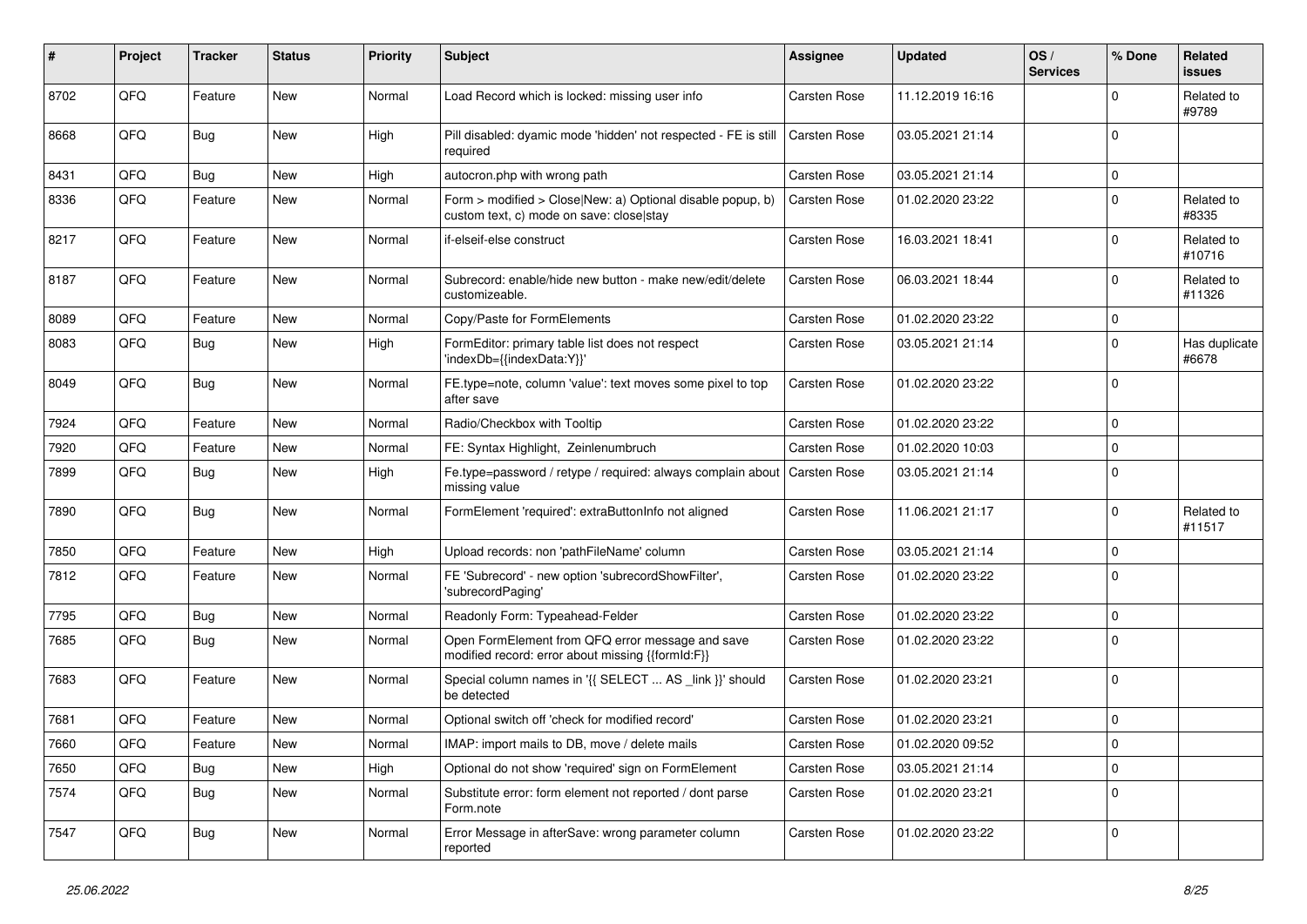| #    | Project | <b>Tracker</b> | <b>Status</b> | <b>Priority</b> | <b>Subject</b>                                                                                                             | <b>Assignee</b>     | <b>Updated</b>   | OS/<br><b>Services</b> | % Done      | Related<br>issues      |
|------|---------|----------------|---------------|-----------------|----------------------------------------------------------------------------------------------------------------------------|---------------------|------------------|------------------------|-------------|------------------------|
| 7524 | QFQ     | <b>Bug</b>     | <b>New</b>    | Normal          | QFQ throws a 'General Error' if 'fileadmin/protected/log/' is<br>not writeable                                             | Carsten Rose        | 01.02.2020 23:22 |                        | $\Omega$    |                        |
| 7521 | QFQ     | Feature        | New           | Normal          | TemplateGroup: fe.type=upload                                                                                              | Carsten Rose        | 01.02.2020 23:21 |                        | $\mathbf 0$ | Related to<br>#9706    |
| 7520 | QFQ     | Feature        | <b>New</b>    | Normal          | QR Code:  AS _qr ( AS _link)                                                                                               | <b>Carsten Rose</b> | 01.02.2020 23:22 |                        | $\Omega$    |                        |
| 7519 | QFQ     | Feature        | New           | Normal          | Select: Multi                                                                                                              | <b>Carsten Rose</b> | 01.02.2020 23:22 |                        | $\mathbf 0$ |                        |
| 7513 | QFQ     | Bug            | New           | Normal          | Radios not correct aligned                                                                                                 | <b>Carsten Rose</b> | 01.02.2020 23:22 |                        | $\mathbf 0$ |                        |
| 7512 | QFQ     | Bug            | New           | Normal          | FE: inputType=number >> 'pattern' is not respected                                                                         | Carsten Rose        | 01.02.2020 23:22 |                        | $\mathbf 0$ |                        |
| 7481 | QFQ     | Feature        | <b>New</b>    | Normal          | Detect 'BaseUrl' automatically                                                                                             | <b>Carsten Rose</b> | 01.02.2020 23:21 |                        | $\mathbf 0$ |                        |
| 7480 | QFQ     | Feature        | New           | Normal          | Record History (Undo / Redo)                                                                                               | <b>Carsten Rose</b> | 11.12.2019 16:16 |                        | $\mathbf 0$ | Related to<br>#2361    |
| 7342 | QFQ     | Feature        | <b>New</b>    | Normal          | add content = hide_this                                                                                                    | Carsten Rose        | 01.02.2020 23:21 |                        | $\mathbf 0$ |                        |
| 7280 | QFQ     | Feature        | New           | Normal          | recently used table                                                                                                        | <b>Carsten Rose</b> | 01.02.2020 23:21 |                        | $\mathbf 0$ |                        |
| 7261 | QFQ     | Bug            | <b>New</b>    | Normal          | Report pathFilename for user without path, only the filename                                                               | <b>Carsten Rose</b> | 01.02.2020 23:21 |                        | $\mathbf 0$ |                        |
| 7239 | QFQ     | Feature        | New           | Normal          | TinyMCE: html tag whitelist                                                                                                | Carsten Rose        | 01.02.2020 23:21 |                        | $\mathbf 0$ | Related to<br>#14320   |
| 7219 | QFQ     | Bug            | New           | Normal          | typeSheadSql / typeAheadSqlPrefetch: change to curly<br>braces                                                             | <b>Carsten Rose</b> | 01.02.2020 23:21 |                        | $\mathbf 0$ |                        |
| 7175 | QFQ     | Feature        | New           | Normal          | Upload: md5 hash as filename                                                                                               | <b>Carsten Rose</b> | 01.02.2020 23:21 |                        | $\mathbf 0$ |                        |
| 7119 | QFQ     | Feature        | <b>New</b>    | Normal          | Upload: scaleDownWidth, scaleDownHeight                                                                                    | <b>Carsten Rose</b> | 01.02.2020 23:21 |                        | $\mathbf 0$ |                        |
| 7109 | QFQ     | Feature        | New           | Normal          | Dynamic Updates: row/element hide                                                                                          | <b>Carsten Rose</b> | 01.02.2020 23:22 |                        | $\mathbf 0$ | Has duplicate<br>#4081 |
| 7102 | QFQ     | Feature        | <b>New</b>    | Normal          | Comment sign in report: '#' and '--'                                                                                       | Carsten Rose        | 01.02.2020 23:21 |                        | $\mathbf 0$ |                        |
| 7099 | QFQ     | Feature        | <b>New</b>    | Normal          | Redesign FormEditor                                                                                                        | Carsten Rose        | 01.02.2020 23:21 |                        | $\mathbf 0$ |                        |
| 7014 | QFQ     | Bug            | New           | Normal          | Sending invalid emails succeeds when<br>debug.redirectAllMailTo is set                                                     | <b>Carsten Rose</b> | 01.02.2020 23:21 |                        | $\Omega$    |                        |
| 7002 | QFQ     | Bug            | <b>New</b>    | Normal          | Dynamic Update: row does not disappear / appear                                                                            | Carsten Rose        | 01.02.2020 23:22 |                        | $\mathbf 0$ |                        |
| 6912 | QFQ     | Bug            | <b>New</b>    | Normal          | error Message Var 'deadline' already set in SIP - in Form<br>with FE.value={{deadline:R:::{{deadlinePeriod:Y}}}}           | <b>Carsten Rose</b> | 01.02.2020 23:21 |                        | $\mathbf 0$ |                        |
| 6855 | QFQ     | Feature        | New           | Normal          | With {{feUser:U}}!={{feUser:T}}: Save / Delete: only possible<br>with {{feUserSave:U}}='yes' and '{{feUserDelete:U}}='yes' | Carsten Rose        | 01.02.2020 23:21 |                        | $\mathbf 0$ |                        |
| 6765 | QFQ     | Feature        | <b>New</b>    | Normal          | Moeglichkeit via QFQ eigene Logs zu schreiben                                                                              | Carsten Rose        | 01.02.2020 23:21 |                        | $\mathbf 0$ |                        |
| 6723 | QFQ     | Feature        | New           | Normal          | Report QFQ Installation and Version                                                                                        | Carsten Rose        | 12.06.2021 09:07 |                        | $\mathbf 0$ |                        |
| 6677 | QFQ     | <b>Bug</b>     | New           | Normal          | Error message FE Action Element: no/wrong FE reference<br>who cause the problem.                                           | Carsten Rose        | 01.02.2020 23:21 |                        | $\mathbf 0$ |                        |
| 6602 | QFQ     | Feature        | New           | Normal          | Formlet: in Report auf Mausklick ein mini-form oeffnen                                                                     | Carsten Rose        | 11.12.2019 16:16 |                        | $\pmb{0}$   |                        |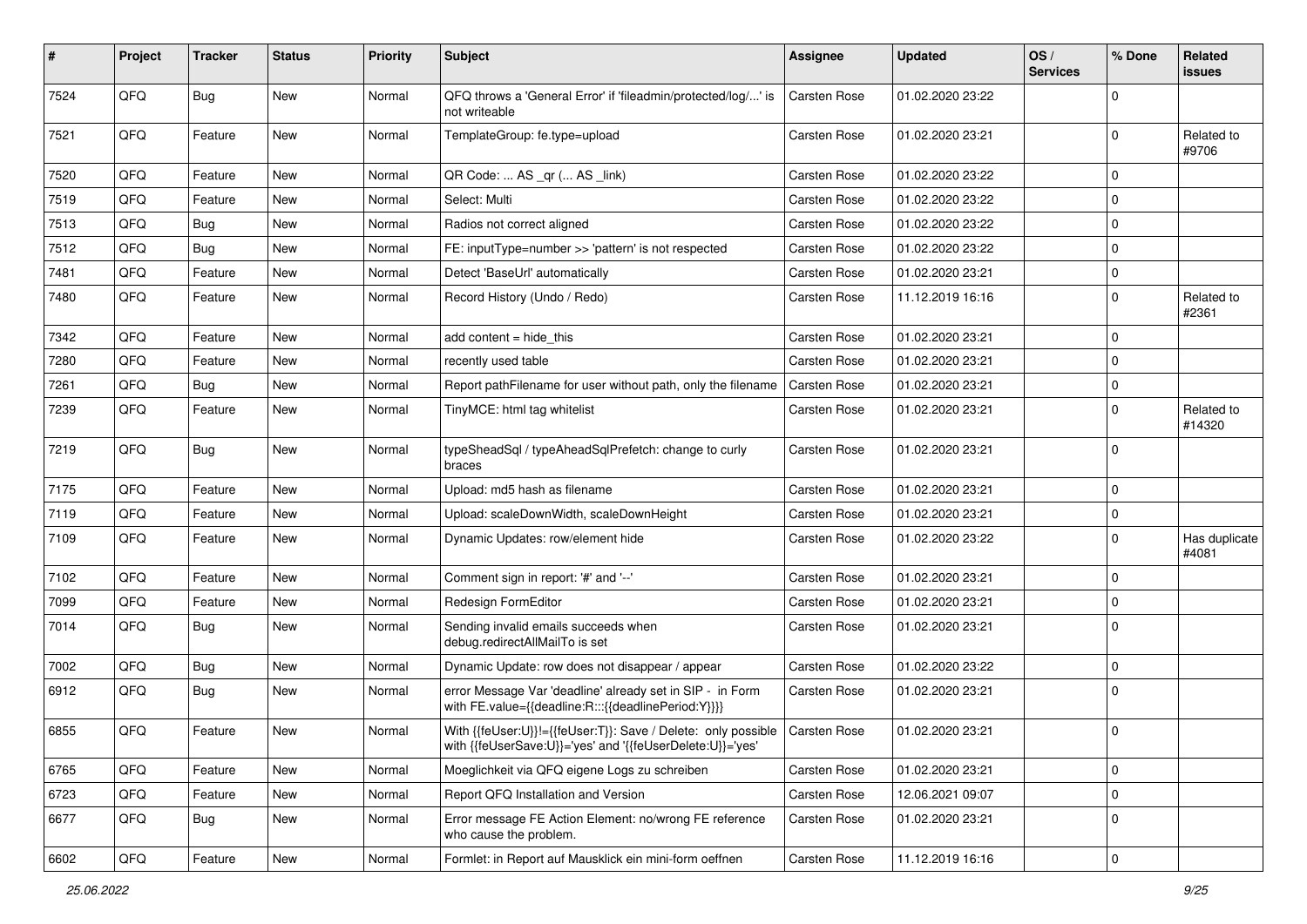| #    | Project        | <b>Tracker</b> | <b>Status</b> | <b>Priority</b> | <b>Subject</b>                                                                                        | <b>Assignee</b>     | <b>Updated</b>   | OS/<br><b>Services</b> | % Done      | Related<br>issues                           |
|------|----------------|----------------|---------------|-----------------|-------------------------------------------------------------------------------------------------------|---------------------|------------------|------------------------|-------------|---------------------------------------------|
| 6594 | QFQ            | Feature        | <b>New</b>    | Normal          | Excel: on download, check if there is a valid sip                                                     | <b>Carsten Rose</b> | 01.02.2020 23:21 |                        | $\mathbf 0$ |                                             |
| 6483 | QFQ            | Bug            | New           | Normal          | R Store funktioniert nicht bei 'Report Notation' im FE                                                | Carsten Rose        | 01.02.2020 23:21 |                        | $\mathbf 0$ |                                             |
| 6462 | QFQ            | Bug            | New           | Normal          | File Upload: Nutzlose Fehlermeldung wenn Datei zu gross                                               | Carsten Rose        | 01.02.2020 23:21 |                        | $\mathbf 0$ | Related to<br>#6139                         |
| 6437 | QFQ            | Feature        | New           | Normal          | Neuer Mode Button bei FormElementen                                                                   | Carsten Rose        | 01.02.2020 23:21 |                        | $\Omega$    | Related to<br>#9668,<br>Blocked by<br>#9678 |
| 6292 | QFQ            | Feature        | <b>New</b>    | Normal          | Download: File speichern mit Hash aber original Filename in<br>der Datenbank vermerken fuer Downloads | <b>Carsten Rose</b> | 01.02.2020 23:21 |                        | $\Omega$    |                                             |
| 6289 | QFQ            | Feature        | New           | Normal          | Form: Log                                                                                             | Carsten Rose        | 01.02.2020 23:21 |                        | $\Omega$    |                                             |
| 6261 | QFQ            | Feature        | <b>New</b>    | Normal          | Persistent SIP                                                                                        | <b>Carsten Rose</b> | 12.06.2021 09:07 |                        | $\Omega$    | Related to<br>#10819                        |
| 5782 | QFQ            | Feature        | New           | Normal          | NextCloud API                                                                                         | <b>Carsten Rose</b> | 01.02.2020 10:02 |                        | $\mathbf 0$ |                                             |
| 5715 | QFQ            | Feature        | New           | High            | PDF Caching                                                                                           | Carsten Rose        | 03.05.2021 21:14 |                        | $\Omega$    | Related to<br>#5851.<br>Related to<br>#6357 |
| 5576 | QFQ            | Bug            | <b>New</b>    | Normal          | Using MySQL 'DROP' requires privilege - wich is not really<br>necessary.                              | Carsten Rose        | 01.02.2020 23:21 |                        | $\Omega$    |                                             |
| 5559 | QFQ            | Bug            | New           | Normal          | FE.type = Upload: 'accept' might contain variables                                                    | <b>Carsten Rose</b> | 11.05.2020 21:23 |                        | 0           |                                             |
| 5459 | QFQ            | Bug            | New           | High            | Multi DB: spread system tables between 'QFQ' and<br>'Data'-DB                                         | Carsten Rose        | 03.05.2021 21:14 |                        | 0           | Related to<br>#4720                         |
| 5345 | QFQ            | Feature        | New           | Normal          | Report: UPDATE / INSERT / DELETE statements should<br>trigger subqueries, depending on the result.    | Carsten Rose        | 27.05.2020 16:11 |                        | $\mathbf 0$ |                                             |
| 5305 | QFQ            | <b>Bug</b>     | <b>New</b>    | Normal          | Upload FormElement: nicht disabled by readonly Form                                                   | <b>Carsten Rose</b> | 16.06.2021 13:43 |                        | $\Omega$    | Related to<br>#9347,<br>Related to<br>#9834 |
| 5221 | QFQ            | Bug            | <b>New</b>    | High            | Download Dialog: Bleibt stehen in FF wenn Datei<br>automatisch gespeichert wird.                      | Carsten Rose        | 03.05.2021 21:14 |                        | $\Omega$    |                                             |
| 5131 | QFQ            | Feature        | <b>New</b>    | Normal          | Activate Spin Gear ('wait/busy' indicator) via LINK attribute                                         | Carsten Rose        | 01.02.2020 23:21 |                        | 0           |                                             |
| 4756 | QFQ            | Bug            | New           | Normal          | Form dirty even nothing changes                                                                       | <b>Carsten Rose</b> | 11.12.2019 16:16 |                        | $\Omega$    |                                             |
| 4413 | QFQ            | Feature        | New           | Normal          | fieldset: show/hidden, modeSql, dynamicUpdate                                                         | Carsten Rose        | 09.02.2022 15:19 |                        | 0           |                                             |
| 4250 | QFQ            | Feature        | New           | Normal          | AutoCron in QFQ via PHP                                                                               | Carsten Rose        | 01.02.2020 23:21 |                        | 0           | Related to<br>#3292,<br>Related to<br>#3291 |
| 4082 | $\mathsf{QFQ}$ | Feature        | New           | Normal          | Dynamic Update: modeSql - useful default                                                              | Carsten Rose        | 01.02.2020 23:22 |                        | $\pmb{0}$   |                                             |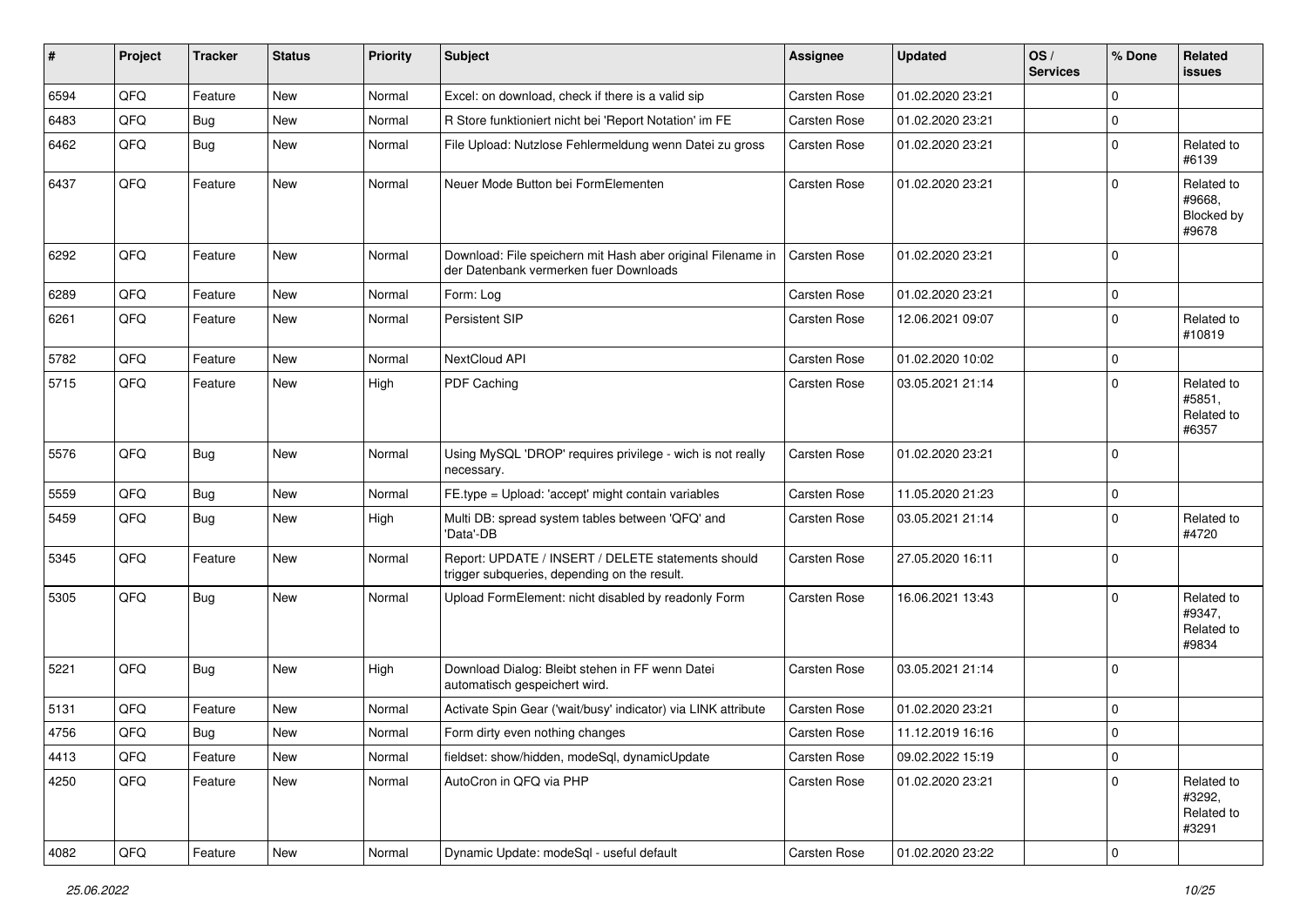| #     | Project | <b>Tracker</b> | <b>Status</b> | <b>Priority</b> | <b>Subject</b>                                                                                    | <b>Assignee</b>     | <b>Updated</b>   | OS/<br><b>Services</b> | % Done      | <b>Related</b><br><b>issues</b>              |
|-------|---------|----------------|---------------|-----------------|---------------------------------------------------------------------------------------------------|---------------------|------------------|------------------------|-------------|----------------------------------------------|
| 4050  | QFQ     | Feature        | <b>New</b>    | Normal          | sql.log: 1) FormElement ID which causes a specific action,<br>2) Result in the same row.          | Carsten Rose        | 15.04.2020 11:35 |                        | $\Omega$    | Related to<br>#5458                          |
| 4023  | QFQ     | Feature        | <b>New</b>    | Normal          | prepared statements - FE action: salveld, sqlInsert,<br>sqlUpdate, sqlDelete, sqlBefore, sqlAfter | <b>Carsten Rose</b> | 11.12.2019 16:15 |                        | $\Omega$    |                                              |
| 3864  | QFQ     | Feature        | <b>New</b>    | Normal          | Encrypt / decrypt field                                                                           | <b>Carsten Rose</b> | 08.03.2021 18:08 |                        | $\Omega$    |                                              |
| 3727  | QFQ     | Feature        | <b>New</b>    | High            | Security: Session Hijacking erschweren                                                            | <b>Carsten Rose</b> | 03.05.2021 21:14 |                        | $\Omega$    |                                              |
| 3547  | QFQ     | <b>Bug</b>     | New           | Normal          | FE of type 'note' causes writing of empty fields.                                                 | Carsten Rose        | 01.02.2020 23:21 |                        | 0           |                                              |
| 3504  | QFQ     | Feature        | <b>New</b>    | Normal          | Logging: welche Action FEs werden wann wie ausgefuehrt                                            | <b>Carsten Rose</b> | 01.02.2020 23:21 |                        | $\mathbf 0$ | Related to<br>#5458.<br>Related to<br>#4092  |
| 3432  | QFQ     | Feature        | <b>New</b>    | Normal          | subrecord: dynamicUpdate                                                                          | Carsten Rose        | 11.06.2020 21:10 |                        | $\Omega$    | Related to<br>#5691                          |
| 2361  | QFQ     | Feature        | <b>New</b>    | Normal          | Logging wer/wann/wo welches Formular aufgerufen hat                                               | <b>Carsten Rose</b> | 11.12.2019 16:15 |                        | $\Omega$    | Related to<br>#4432,<br>Related to<br>#7480  |
| 6609  | QFQ     | Feature        | <b>New</b>    | Normal          | Formlet: JSON API erweitern                                                                       | <b>Carsten Rose</b> | 01.02.2020 23:21 |                        | 50          |                                              |
| 12632 | QFQ     | Feature        | <b>New</b>    | Normal          | TinyMCE: Prepare CSS classes for images                                                           | <b>Carsten Rose</b> | 04.06.2021 14:35 |                        | 100         | Blocked by<br>#12186                         |
| 10115 | QFQ     | Feature        | <b>New</b>    | Normal          | TypeAhead: static list                                                                            | <b>Carsten Rose</b> | 26.02.2020 16:42 |                        | 100         |                                              |
| 9275  | QFQ     | Bug            | <b>New</b>    | Normal          | autcron: t3 page, which takes to long to respond, is not<br>reported properly                     | Carsten Rose        | 01.02.2020 23:22 |                        | 100         |                                              |
| 14395 | QFQ     | Support        | <b>New</b>    | Normal          | FormEditor: Virtual table columns                                                                 | Enis Nuredini       | 21.06.2022 16:09 |                        | 0           |                                              |
| 14377 | QFQ     | <b>Bug</b>     | <b>New</b>    | Normal          | Documentation > General Tips: white page after migration                                          | Enis Nuredini       | 19.06.2022 16:37 |                        | 0           |                                              |
| 14376 | QFQ     | Feature        | New           | Normal          | QFQ Bootstrap: if missing, create stored procedures                                               | Enis Nuredini       | 19.06.2022 16:37 |                        | $\mathbf 0$ |                                              |
| 14322 | QFQ     | <b>Bug</b>     | <b>New</b>    | Normal          | Form Load: by default no scroll (save & close should be<br>visible)                               | Enis Nuredini       | 15.06.2022 14:12 |                        | $\Omega$    | Related to<br>#14321,<br>Related to<br>#6232 |
| 14245 | QFQ     | <b>Bug</b>     | New           | Normal          | Form Save Btn bleibt disabled wenn Datumsfeld über<br>Datepicker geändert                         | Enis Nuredini       | 27.05.2022 13:45 |                        | $\mathbf 0$ | Related to<br>#13689                         |
| 14227 | QFQ     | Feature        | New           | Normal          | Selenium Konkurrenz: cypress.io                                                                   | Enis Nuredini       | 28.05.2022 11:02 |                        | 0           |                                              |
| 14028 | QFQ     | Feature        | <b>New</b>    | Normal          | Required notification: visual nicer                                                               | Enis Nuredini       | 28.05.2022 11:01 |                        | $\mathbf 0$ |                                              |
| 13945 | QFQ     | Feature        | <b>New</b>    | Normal          | As _link: content before/after link                                                               | Enis Nuredini       | 28.05.2022 11:01 |                        | $\Omega$    | Related to<br>#12262                         |
| 13757 | QFQ     | Feature        | New           | High            | QR / Bar-Code Plugin                                                                              | Enis Nuredini       | 19.03.2022 17:43 |                        | $\mathbf 0$ |                                              |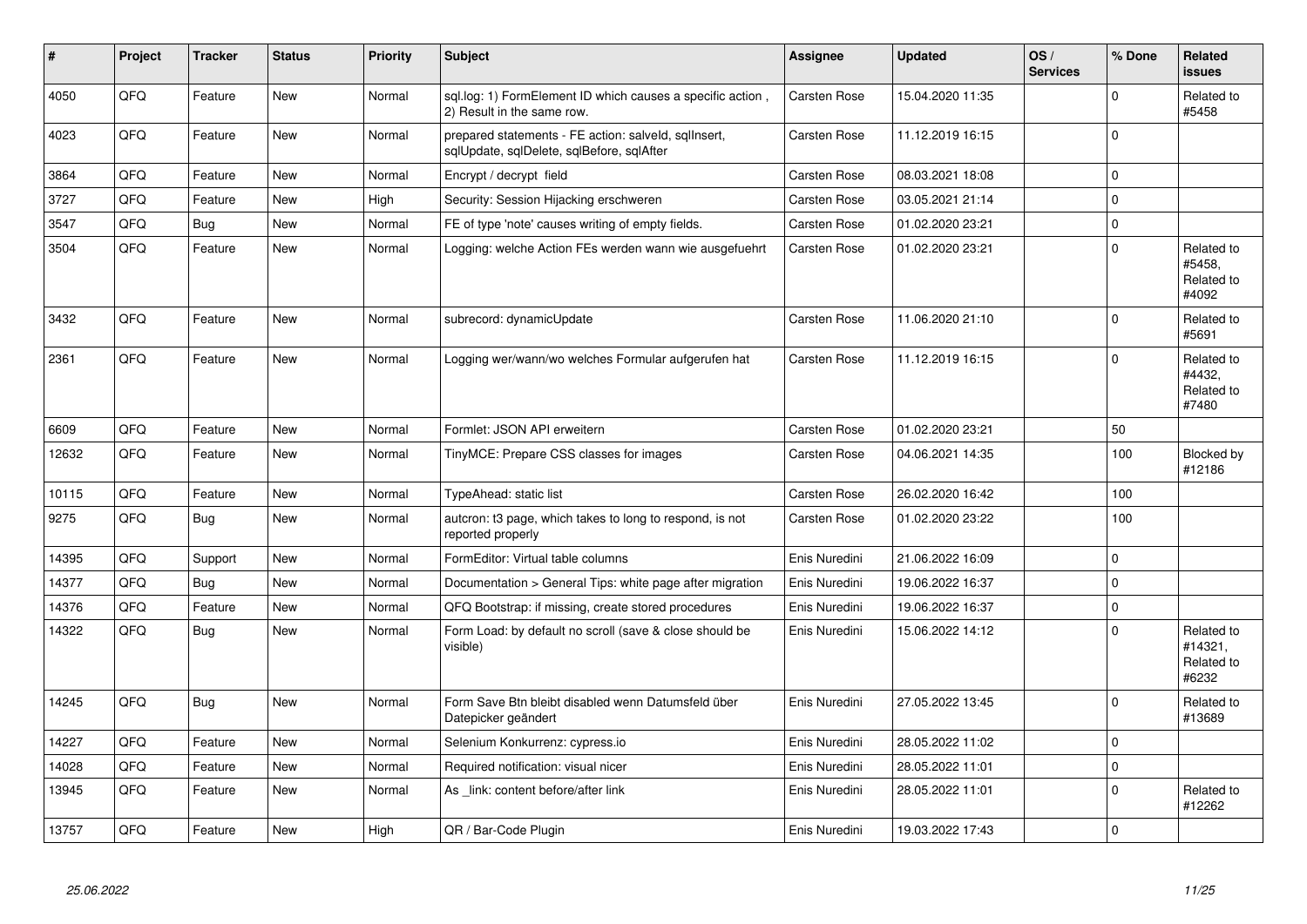| #     | Project | <b>Tracker</b> | <b>Status</b> | <b>Priority</b> | <b>Subject</b>                                                                                      | <b>Assignee</b>        | <b>Updated</b>   | OS/<br><b>Services</b> | % Done      | Related<br><b>issues</b>                         |
|-------|---------|----------------|---------------|-----------------|-----------------------------------------------------------------------------------------------------|------------------------|------------------|------------------------|-------------|--------------------------------------------------|
| 13716 | QFQ     | Bug            | New           | High            | Firefox ask to store username/password                                                              | Enis Nuredini          | 30.05.2022 09:31 |                        | $\Omega$    | Related to<br>#13827                             |
| 13689 | QFQ     | Bug            | New           | Normal          | Enter auf Eingabefeld mit ungültigem Wert führt zu blurry<br>Seite                                  | Enis Nuredini          | 28.05.2022 10:53 |                        | $\Omega$    | Related to<br>#14245, Has<br>duplicate<br>#11891 |
| 12989 | QFQ     | <b>Bug</b>     | <b>New</b>    | Normal          | empty string does not trigger dynamic update                                                        | Enis Nuredini          | 28.05.2022 11:09 |                        | $\mathbf 0$ |                                                  |
| 12066 | QFQ     | Bug            | New           | High            | enterAsSubmit: Forward wird nicht ausgeführt                                                        | Enis Nuredini          | 29.05.2022 09:23 |                        | $\mathbf 0$ |                                                  |
| 11892 | QFQ     | Feature        | New           | Normal          | tablesorter: columns with links are hard to order - new<br>qualifier 'Y: <ord>'</ord>               | Enis Nuredini          | 23.03.2022 09:22 |                        | $\Omega$    |                                                  |
| 10463 | QFQ     | Feature        | New           | Normal          | Report_link: expliztes setzen von HTML Tags (Bedarf fuer<br>'data-selenium' & 'id')                 | Enis Nuredini          | 23.03.2022 09:23 |                        | $\Omega$    | Related to<br>#7648                              |
| 8891  | QFQ     | <b>Bug</b>     | <b>New</b>    | High            | formSubmitLog: do not log passwords                                                                 | Enis Nuredini          | 25.03.2022 09:06 |                        | $\mathbf 0$ |                                                  |
| 13609 | QFQ     | Feature        | New           | Normal          | QFQ Introduction: Seite aufloesen                                                                   | Philipp<br>Gröbelbauer | 28.05.2022 11:02 |                        | $\Omega$    |                                                  |
| 10003 | QFQ     | Feature        | Priorize      | Normal          | fieldset: stronger visualize group                                                                  | Benjamin Baer          | 12.02.2020 08:13 |                        | $\mathbf 0$ |                                                  |
| 9135  | QFQ     | Feature        | Priorize      | Normal          | Progress Bar generic / replace old hourglass download<br>popup                                      | Benjamin Baer          | 03.01.2022 07:43 |                        | $\Omega$    |                                                  |
| 7965  | QFQ     | Feature        | Priorize      | Normal          | Input type 'text' with visual format - currency                                                     | Benjamin Baer          | 03.01.2022 07:45 |                        | $\mathbf 0$ |                                                  |
| 7730  | QFQ     | Feature        | Priorize      | Normal          | SELECT Box: title in between                                                                        | Benjamin Baer          | 01.02.2020 23:22 |                        | $\mathbf 0$ |                                                  |
| 6870  | QFQ     | Feature        | Priorize      | Normal          | Click on '_link' triggers an API call                                                               | Benjamin Baer          | 03.01.2022 08:25 |                        | 0           |                                                  |
| 6801  | QFQ     | Feature        | Priorize      | Normal          | Fabric: Maximize / FullIscreen                                                                      | Benjamin Baer          | 21.03.2022 09:56 |                        | $\mathbf 0$ |                                                  |
| 6566  | QFQ     | Bug            | Priorize      | Normal          | Link Function 'delete': provided parameter missing on page<br>reload                                | Benjamin Baer          | 03.01.2022 08:08 |                        | $\mathbf 0$ |                                                  |
| 6224  | QFQ     | Feature        | Priorize      | Normal          | Dynamic update: fade in/out fields                                                                  | Benjamin Baer          | 21.03.2022 09:50 |                        | $\mathbf 0$ |                                                  |
| 6140  | QFQ     | <b>Bug</b>     | Priorize      | Normal          | QFQ DnD Sort: Locked fields                                                                         | Benjamin Baer          | 21.03.2022 09:56 |                        | $\pmb{0}$   |                                                  |
| 5562  | QFQ     | Feature        | Priorize      | Normal          | Drag'n'Drop fuer Uploads                                                                            | Benjamin Baer          | 21.03.2022 09:52 |                        | $\Omega$    | Related to<br>#9706                              |
| 5366  | QFQ     | Feature        | Priorize      | Normal          | Saving with keyboard shortcuts                                                                      | Benjamin Baer          | 21.03.2022 09:47 |                        | 0           |                                                  |
| 4457  | QFQ     | Bug            | Priorize      | Normal          | typeahead: pressing return to select an item, saves the form<br>and closes the form.                | Benjamin Baer          | 03.01.2022 08:01 |                        | $\Omega$    | Related to<br>#4398                              |
| 2665  | QFQ     | <b>Bug</b>     | Priorize      | Normal          | Dynamic Update funktioniert nicht, wenn beim<br>entsprechenden FormElement eine size angegeben ist. | Benjamin Baer          | 03.01.2022 08:12 |                        | $30\,$      |                                                  |
| 14371 | QFQ     | Feature        | Priorize      | Normal          | LDAP via REPORT                                                                                     | Carsten Rose           | 19.06.2022 16:37 |                        | $\mathbf 0$ |                                                  |
| 14290 | QFQ     | Feature        | Priorize      | Normal          | FormEditor: Show Table Definition                                                                   | Carsten Rose           | 19.06.2022 16:37 |                        | $\pmb{0}$   |                                                  |
| 14283 | QFQ     | <b>Bug</b>     | Priorize      | Normal          | HEIC / HEIF convert doesn't trigger                                                                 | Carsten Rose           | 19.06.2022 16:37 |                        | $\mathbf 0$ |                                                  |
| 12504 | QFQ     | Feature        | Priorize      | Normal          | sql.log: report fe.id                                                                               | Carsten Rose           | 05.05.2021 22:09 |                        | $\pmb{0}$   |                                                  |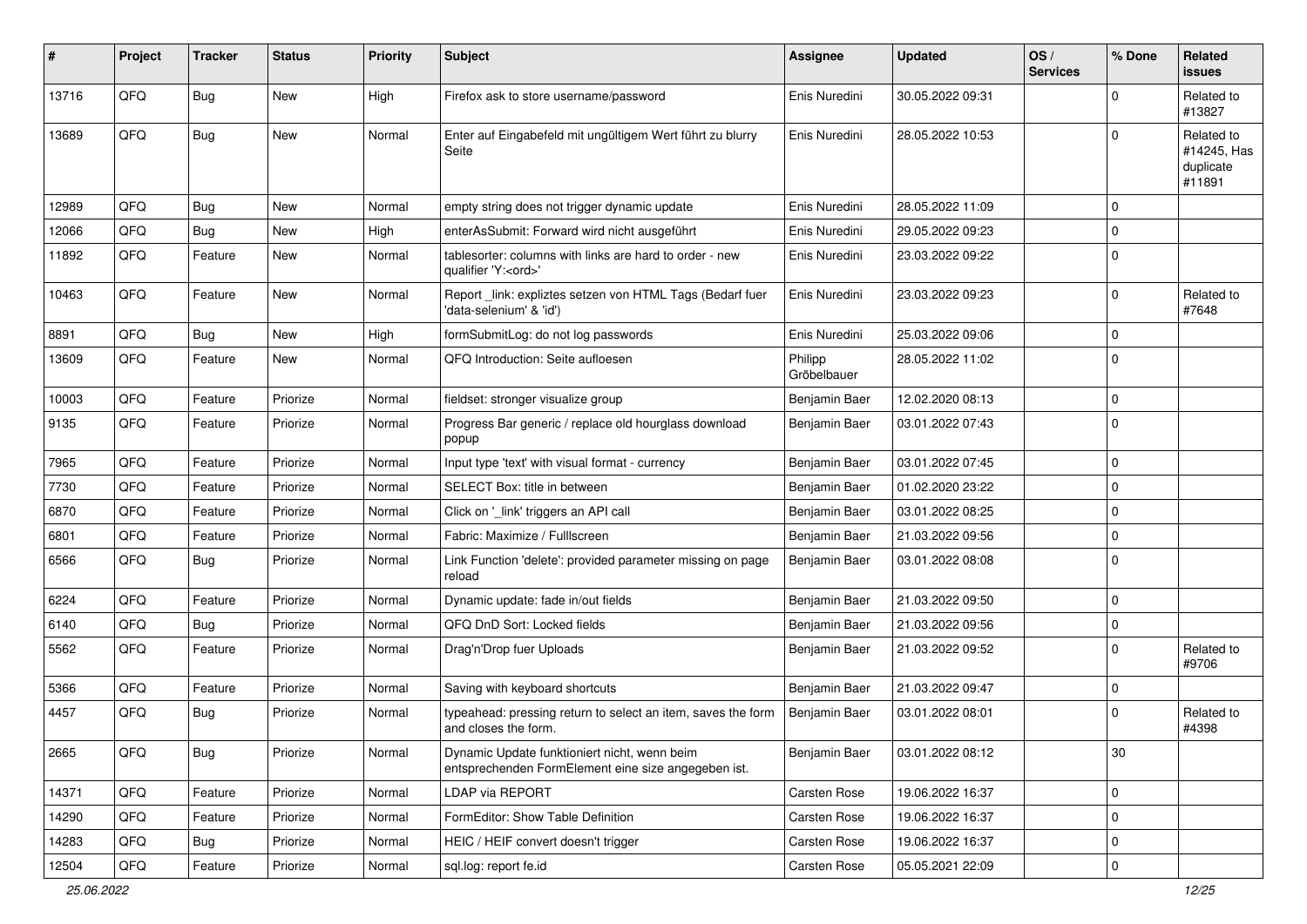| #     | <b>Project</b> | <b>Tracker</b> | <b>Status</b> | Priority | <b>Subject</b>                                                                                           | Assignee            | <b>Updated</b>   | OS/<br><b>Services</b> | % Done      | Related<br>issues                                                       |
|-------|----------------|----------------|---------------|----------|----------------------------------------------------------------------------------------------------------|---------------------|------------------|------------------------|-------------|-------------------------------------------------------------------------|
| 12503 | QFQ            | Feature        | Priorize      | Normal   | Detect dangerous UPDATE statement with missing WHERE                                                     | Carsten Rose        | 05.05.2021 22:09 |                        | $\mathbf 0$ |                                                                         |
| 12452 | QFQ            | Feature        | Priorize      | Normal   | BaseURL: alsways with '/' at the end                                                                     | Carsten Rose        | 19.06.2022 13:45 |                        | $\mathbf 0$ | Related to<br>#10782                                                    |
| 12325 | QFQ            | Bug            | Priorize      | Normal   | MultiDB form.dblndex not working for report syntax                                                       | <b>Carsten Rose</b> | 07.09.2021 13:37 |                        | $\Omega$    | Related to<br>#12145,<br>Related to<br>#12314                           |
| 11320 | QFQ            | Feature        | Priorize      | Normal   | Typo3 Version 10 support                                                                                 | Carsten Rose        | 05.05.2021 22:09 |                        | $\Omega$    |                                                                         |
| 10015 | QFQ            | Feature        | Priorize      | Normal   | Monospace in Textarea                                                                                    | <b>Carsten Rose</b> | 03.02.2020 13:40 |                        | $\mathbf 0$ |                                                                         |
| 10012 | QFQ            | Feature        | Priorize      | Normal   | redirectAllMailTo: {{beEmail:T}}                                                                         | <b>Carsten Rose</b> | 08.05.2021 09:54 |                        | $\Omega$    | Related to<br>#12412,<br>Related to<br>#12413,<br>Related to<br>#10011  |
| 10011 | QFQ            | Feature        | Priorize      | Normal   | Offer new STORE_TYPO3 Variable 'beUser', 'beEmail'                                                       | Carsten Rose        | 08.05.2021 09:51 |                        | $\Omega$    | Related to<br>#10012,<br>Related to<br>#12511                           |
| 10005 | QFQ            | Feature        | Priorize      | Normal   | Report / special column name:  AS calendar                                                               | <b>Carsten Rose</b> | 03.06.2020 17:28 |                        | $\Omega$    |                                                                         |
| 9975  | QFQ            | Bug            | Priorize      | Normal   | Dropdown Menu: 'r:3' broken                                                                              | <b>Carsten Rose</b> | 01.02.2020 10:13 |                        | $\mathbf 0$ |                                                                         |
| 9968  | QFQ            | Feature        | Priorize      | Normal   | Tooltip in Links for Developer                                                                           | Carsten Rose        | 01.02.2020 23:17 |                        | $\mathbf 0$ |                                                                         |
| 9958  | QFQ            | <b>Bug</b>     | Priorize      | Normal   | Broken subrecord query: no error message                                                                 | Carsten Rose        | 05.02.2021 15:15 |                        | 0           |                                                                         |
| 9947  | QFQ            | <b>Bug</b>     | Priorize      | Normal   | Unwanted error message if missing 'typeAheadSqlPrefetch'                                                 | Carsten Rose        | 01.02.2020 10:13 |                        | $\mathbf 0$ |                                                                         |
| 9928  | QFQ            | Feature        | Priorize      | Normal   | SpecialColumnName: a) Deprecated: ' AS "_+tag " ', b)<br>New: ' AS "_ <tag1><tag2>" '</tag2></tag1>      | Carsten Rose        | 01.02.2020 23:17 |                        | $\mathbf 0$ | Related to<br>#9929                                                     |
| 9900  | QFQ            | Feature        | Priorize      | Normal   | Generic API Call: tt-content record >> JSON                                                              | <b>Carsten Rose</b> | 01.02.2020 10:13 |                        | $\Omega$    |                                                                         |
| 9862  | QFQ            | <b>Bug</b>     | Priorize      | Normal   | Failed writing to sql mail qfq.log should throw an exception                                             | <b>Carsten Rose</b> | 01.02.2020 10:13 |                        | $\Omega$    |                                                                         |
| 9834  | QFQ            | Bug            | Priorize      | Normal   | Input elements with tag 'disabled' are missing on<br>form-submit: server option 'processReadOnly' broken | <b>Carsten Rose</b> | 07.12.2021 16:43 |                        | $\Omega$    | Related to<br>#9691,<br>Related to<br>#5305, Has<br>duplicate<br>#12331 |
| 9668  | QFQ            | Feature        | Priorize      | Normal   | Form.mode: rename 'hidden' to 'hide'                                                                     | Carsten Rose        | 05.05.2021 22:14 |                        | $\Omega$    | Related to<br>#6437                                                     |
| 9534  | QFQ            | Bug            | Priorize      | Urgent   | FE.type=upload: 'Unknown Mode: ID"                                                                       | Carsten Rose        | 03.05.2021 21:14 |                        | $\Omega$    | Related to<br>#9532                                                     |
| 9394  | QFQ            | Feature        | Priorize      | Normal   | REST: allow for non numerical ids in get requests                                                        | <b>Carsten Rose</b> | 05.05.2021 22:10 |                        | $\Omega$    |                                                                         |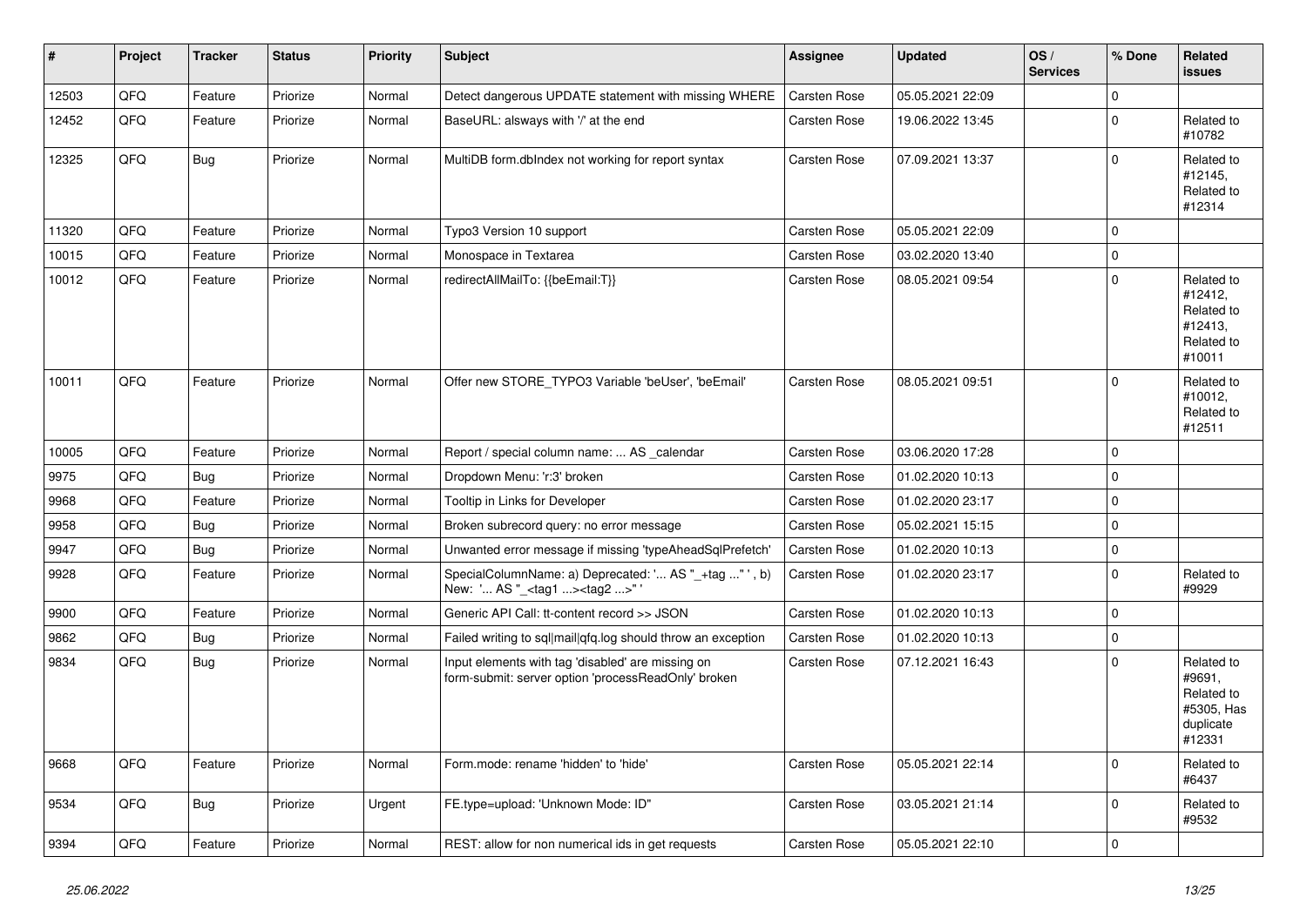| #    | Project | <b>Tracker</b> | <b>Status</b> | <b>Priority</b> | <b>Subject</b>                                                                            | Assignee            | <b>Updated</b>   | OS/<br><b>Services</b> | % Done      | Related<br><b>issues</b>                        |
|------|---------|----------------|---------------|-----------------|-------------------------------------------------------------------------------------------|---------------------|------------------|------------------------|-------------|-------------------------------------------------|
| 9346 | QFQ     | Feature        | Priorize      | Normal          | beforeSave: check if an upload is given                                                   | Carsten Rose        | 11.06.2021 21:18 |                        | $\Omega$    |                                                 |
| 9173 | QFQ     | Bug            | Priorize      | Urgent          | Stale Record Lock: Firefox                                                                | <b>Carsten Rose</b> | 03.05.2021 21:14 |                        | $\Omega$    | Related to<br>#9789                             |
| 9121 | QFQ     | Bug            | Priorize      | High            | sip links have r and __dbIndexData set                                                    | <b>Carsten Rose</b> | 12.06.2021 10:41 |                        | $\mathbf 0$ |                                                 |
| 8963 | QFQ     | Feature        | Priorize      | Normal          | Setting values in a store: flexible way                                                   | <b>Carsten Rose</b> | 05.05.2021 22:10 |                        | $\Omega$    | Related to<br>#8975                             |
| 8585 | QFQ     | Feature        | Priorize      | Normal          | Enhance Error message for 'unknown form'                                                  | <b>Carsten Rose</b> | 01.02.2020 10:13 |                        | $\mathbf 0$ |                                                 |
| 8584 | QFQ     | Feature        | Priorize      | Normal          | FE 'Action' - never assign to Container (except Template<br>Group)                        | Carsten Rose        | 01.02.2020 10:13 |                        | $\Omega$    |                                                 |
| 8277 | QFQ     | Feature        | Priorize      | Normal          | fe.parameter.default=                                                                     | Carsten Rose        | 01.02.2020 23:17 |                        | $\mathbf 0$ | Related to<br>#8113                             |
| 8204 | QFQ     | Feature        | Priorize      | High            | Position 'required mark'                                                                  | Carsten Rose        | 16.06.2021 13:44 |                        | $\Omega$    |                                                 |
| 8082 | QFQ     | Feature        | Priorize      | High            | Contact form without saving record                                                        | Carsten Rose        | 07.12.2021 15:20 |                        | $\Omega$    | Related to<br>#8587,<br><b>Blocks</b><br>#11850 |
| 8044 | QFQ     | Feature        | Priorize      | Normal          | Transaction: a) Form, b) Report                                                           | Carsten Rose        | 05.05.2021 22:14 |                        | $\Omega$    | Related to<br>#8043                             |
| 8037 | QFQ     | <b>Bug</b>     | Priorize      | Normal          | FE.type=upload (advanced mode): {{slaveld:V}} missing<br>during dynamic update            | Carsten Rose        | 01.02.2020 10:13 |                        | $\Omega$    |                                                 |
| 8034 | QFQ     | Feature        | Priorize      | Normal          | FormElement 'data': 22.22.2222 should not be accepted                                     | <b>Carsten Rose</b> | 01.02.2020 10:13 |                        | $\mathbf 0$ |                                                 |
| 7656 | QFQ     | Bug            | Priorize      | Normal          | FE with required, 'pattern' and 'extraButtonLock': always<br>complain about missing value | Carsten Rose        | 01.02.2020 10:13 |                        | $\Omega$    |                                                 |
| 7630 | QFQ     | Feature        | Priorize      | Normal          | detailed error message for simple upload                                                  | <b>Carsten Rose</b> | 01.02.2020 10:13 |                        | $\mathbf 0$ |                                                 |
| 7616 | QFQ     | Bug            | Priorize      | Normal          | Selectlist with Enum & Dynamic Update                                                     | Carsten Rose        | 01.02.2020 10:13 |                        | $\Omega$    |                                                 |
| 7522 | QFQ     | Feature        | Priorize      | Normal          | Inserting default index.html to folder (Avoid Apache<br>Indexing)                         | Carsten Rose        | 01.02.2020 10:13 |                        | $\Omega$    |                                                 |
| 7290 | QFQ     | Feature        | Priorize      | Normal          | FormEditor: title as textarea if LEN(title)>60                                            | Carsten Rose        | 01.02.2020 10:13 |                        | $\mathbf 0$ | Blocked by<br>#7682                             |
| 7217 | QFQ     | Feature        | Priorize      | Normal          | Download: notice User if `_sip=?` is missing                                              | Carsten Rose        | 01.02.2020 10:13 |                        | $\Omega$    |                                                 |
| 6998 | QFQ     | Feature        | Priorize      | Normal          | Form: with debug=on show column information as tooltip of<br>column label                 | <b>Carsten Rose</b> | 01.02.2020 10:13 |                        | $\Omega$    |                                                 |
| 6574 | QFQ     | <b>Bug</b>     | Priorize      | Normal          | qfq.log: Fehlermeldung wurde angezeigt, aber nicht geloggt                                | Carsten Rose        | 01.02.2020 10:13 |                        | $\pmb{0}$   |                                                 |
| 6116 | QFQ     | <b>Bug</b>     | Priorize      | High            | value of checkbox not saved                                                               | Carsten Rose        | 07.12.2021 17:19 |                        | 0           |                                                 |
| 5942 | QFQ     | Feature        | Priorize      | Normal          | 'L' and 'type': append to links, generate via '_link' by using 'u:'                       | Carsten Rose        | 01.02.2020 10:13 |                        | $\mathbf 0$ |                                                 |
| 3867 | QFQ     | Feature        | Priorize      | Normal          | Readonly Formular: Template Groups add/delete<br>ausbeldnen                               | Carsten Rose        | 05.05.2021 22:12 |                        | $\mathbf 0$ |                                                 |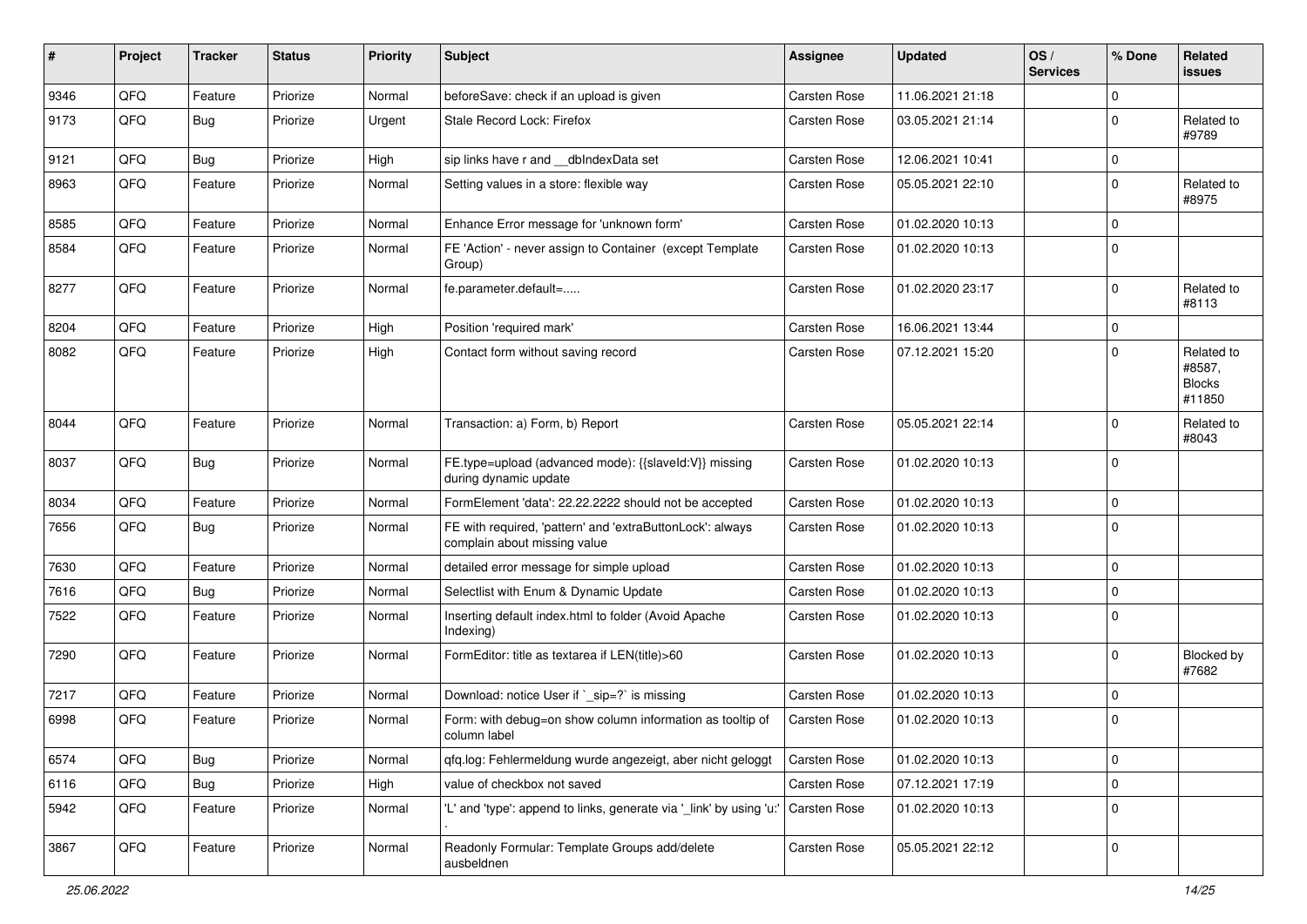| $\vert$ # | Project | <b>Tracker</b> | <b>Status</b> | <b>Priority</b> | <b>Subject</b>                                                                          | <b>Assignee</b> | <b>Updated</b>   | OS/<br><b>Services</b> | % Done      | Related<br><b>issues</b>                                                                                                                                              |
|-----------|---------|----------------|---------------|-----------------|-----------------------------------------------------------------------------------------|-----------------|------------------|------------------------|-------------|-----------------------------------------------------------------------------------------------------------------------------------------------------------------------|
| 3782      | QFQ     | <b>Bug</b>     | Priorize      | Normal          | Bei fehlerhafter Eingabe (z.B. Datum) sollte das erwartete<br>Format angezeigt werden   | Carsten Rose    | 01.02.2020 10:13 |                        | $\mathbf 0$ |                                                                                                                                                                       |
| 13943     | QFQ     | <b>Bug</b>     | Priorize      | Normal          | unable to find formgroup                                                                | Enis Nuredini   | 28.05.2022 11:03 |                        | $\mathbf 0$ |                                                                                                                                                                       |
| 13900     | QFQ     | Feature        | Priorize      | Normal          | Selenium: Check das Cookie/PDF funktioniert                                             | Enis Nuredini   | 25.03.2022 12:45 |                        | $\pmb{0}$   |                                                                                                                                                                       |
| 10569     | QFQ     | Feature        | Priorize      | Normal          | link blank more safe                                                                    | Enis Nuredini   | 25.03.2022 12:44 |                        | $\pmb{0}$   |                                                                                                                                                                       |
| 7602      | QFQ     | Feature        | ToDo          | High            | Multi Select: with checkboxes                                                           | Benjamin Baer   | 22.03.2022 09:07 |                        | $\pmb{0}$   |                                                                                                                                                                       |
| 12463     | QFQ     | Bug            | ToDo          | High            | QFQ Function: 'function' and 'sql' on same level - output of<br>sql is shown two times. | Carsten Rose    | 15.12.2021 16:31 |                        | $\pmb{0}$   |                                                                                                                                                                       |
| 12395     | QFQ     | Bug            | ToDo          | High            | QFQ Function: Result two times shown                                                    | Carsten Rose    | 18.02.2022 08:59 |                        | $\mathbf 0$ |                                                                                                                                                                       |
| 14320     | QFQ     | Feature        | ToDo          | Normal          | Allow specific HTML Tags and Attributes: general, TinyMCE                               | Enis Nuredini   | 17.06.2022 10:44 |                        | $\mathbf 0$ | Related to<br>#12664,<br>Related to<br>#12039,<br>Related to<br>#11702.<br>Related to<br>#7239,<br>Related to<br>#3708,<br>Related to<br>#3646,<br>Related to<br>#880 |
| 14303     | QFQ     | Bug            | ToDo          | Normal          | datetime broken with picker                                                             | Enis Nuredini   | 17.06.2022 09:02 |                        | $\mathbf 0$ | Related to<br>#12630                                                                                                                                                  |
| 13899     | QFQ     | Bug            | ToDo          | Normal          | Selenium: zum laufen bringen                                                            | Enis Nuredini   | 25.03.2022 10:24 |                        | $\pmb{0}$   |                                                                                                                                                                       |
| 12262     | QFQ     | Feature        | ToDo          | Normal          | Form buttons on top: more customable                                                    | Enis Nuredini   | 17.06.2022 10:44 |                        | $\Omega$    | Related to<br>#13945, Has<br>duplicate<br>#4046, Has<br>duplicate<br>#10080                                                                                           |
| 4194      | QFQ     | Feature        | In Progress   | Normal          | Bootstrap 4 ist jetzt offiziel                                                          |                 | 03.05.2021 20:47 |                        | $\pmb{0}$   | Related to<br>#10114                                                                                                                                                  |
| 14323     | QFQ     | Bug            | In Progress   | Normal          | Report: render=both single - no impact                                                  | Carsten Rose    | 19.06.2022 18:31 |                        | $\pmb{0}$   |                                                                                                                                                                       |
| 14175     | QFQ     | Bug            | In Progress   | Normal          | Opening a form with no QFQ Session cookie fails                                         | Carsten Rose    | 03.06.2022 10:40 |                        | $\mathbf 0$ |                                                                                                                                                                       |
| 12439     | QFQ     | Feature        | In Progress   | Normal          | TinyMCE Paste from Word & Character Count/Limit                                         | Carsten Rose    | 05.05.2021 22:15 |                        | $\pmb{0}$   |                                                                                                                                                                       |
| 11980     | QFQ     | Feature        | In Progress   | Normal          | protected verzeichnis MUSS geschützt werden                                             | Carsten Rose    | 07.09.2021 13:30 |                        | $\pmb{0}$   |                                                                                                                                                                       |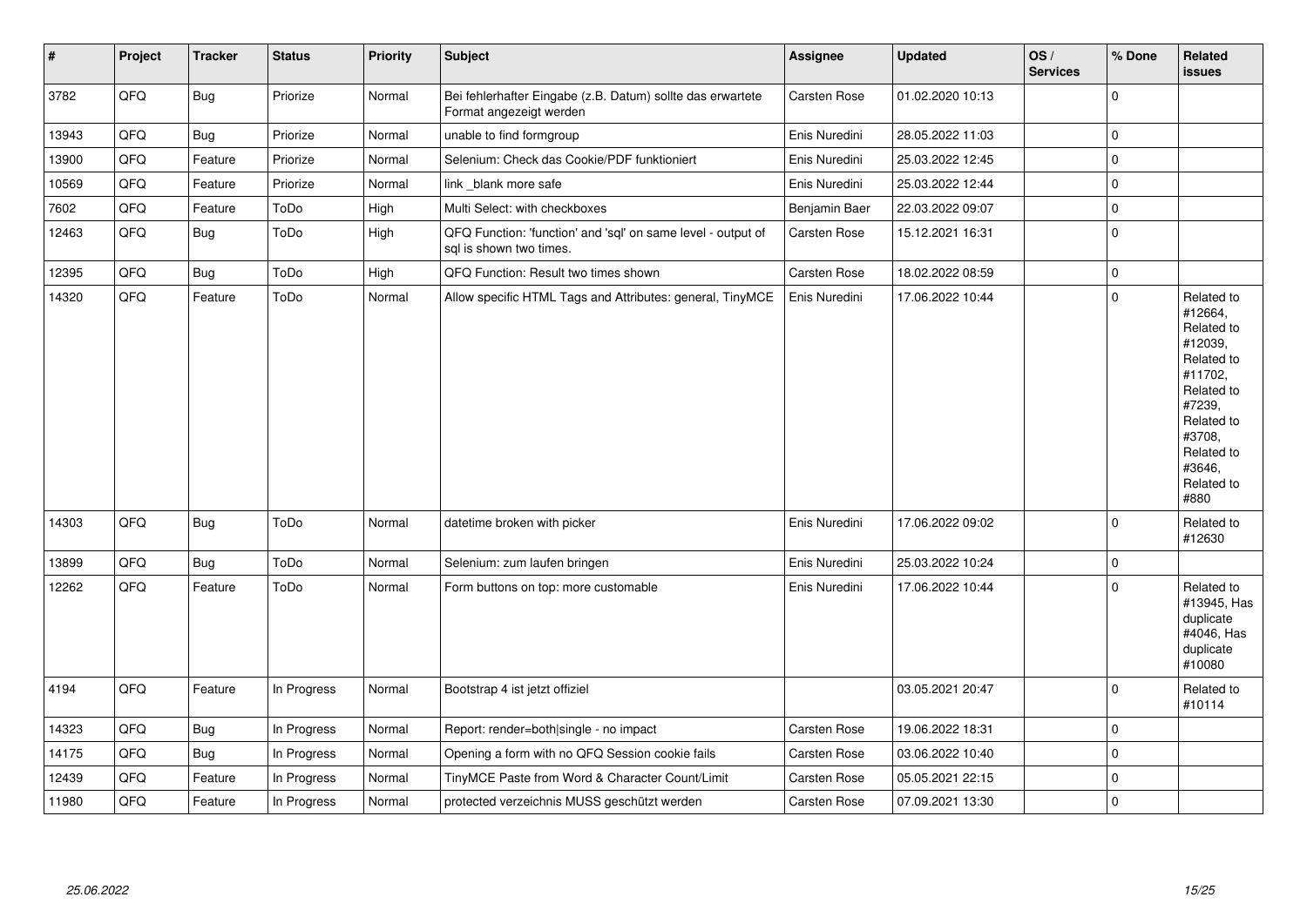| #     | Project | <b>Tracker</b> | <b>Status</b> | Priority | <b>Subject</b>                                   | <b>Assignee</b>     | <b>Updated</b>   | OS/<br><b>Services</b> | % Done      | Related<br><b>issues</b>                                                                                                       |
|-------|---------|----------------|---------------|----------|--------------------------------------------------|---------------------|------------------|------------------------|-------------|--------------------------------------------------------------------------------------------------------------------------------|
| 11517 | QFQ     | Bug            | In Progress   | Normal   | extraButtonInfo Broken for multiple FormElements | Carsten Rose        | 12.05.2022 13:12 |                        | $\Omega$    | Related to<br>#7890,<br>Related to<br>#3811, Has<br>duplicate<br>#10905, Has<br>duplicate<br>#10553, Has<br>duplicate<br>#6779 |
| 11076 | QFQ     | Feature        | In Progress   | Normal   | SELECT  AS _websocket                            | <b>Carsten Rose</b> | 30.08.2020 17:49 |                        | 0           |                                                                                                                                |
| 10661 | QFQ     | <b>Bug</b>     | In Progress   | Normal   | Typo3 Warnungen                                  | Carsten Rose        | 07.09.2021 13:23 |                        | $\mathbf 0$ | Related to<br>#12440                                                                                                           |
| 10443 | QFQ     | Feature        | In Progress   | Normal   | Konzept_api / _live                              | Carsten Rose        | 07.05.2020 09:39 |                        | 0           |                                                                                                                                |
| 6250  | QFQ     | Feature        | In Progress   | Normal   | Enhance layout: a) Subrecord, b) Subrecord-Title | <b>Carsten Rose</b> | 01.02.2020 23:22 |                        | $\Omega$    | Related to<br>#5391                                                                                                            |
| 5695  | QFQ     | Feature        | In Progress   | Normal   | Multiform                                        | Carsten Rose        | 02.01.2021 18:38 |                        | 0           |                                                                                                                                |
| 10793 | QFQ     | Feature        | In Progress   | Normal   | <b>Update NPM Packages</b>                       | Carsten Rose        | 07.09.2021 13:25 |                        | $30\,$      |                                                                                                                                |
| 9517  | QFQ     | Feature        | In Progress   | High     | Input multiple tags with typeahead               | Carsten Rose        | 03.05.2021 21:14 |                        | 40          | Related to<br>#10150                                                                                                           |
| 13330 | QFQ     | Feature        | In Progress   | Normal   | Multi Form: Upload                               | Carsten Rose        | 07.11.2021 12:40 |                        | 50          | Related to<br>#9706                                                                                                            |
| 12440 | QFQ     | Feature        | In Progress   | Normal   | Typo3 V10 upgrade (durchfuehren und testen)      | Carsten Rose        | 21.03.2022 09:53 |                        | 50          | Related to<br>#12357,<br>Related to<br>#12067,<br>Related to<br>#10661                                                         |
| 9691  | QFQ     | Bug            | In Progress   | Normal   | Checkbox: dynamic update > readonly              | <b>Carsten Rose</b> | 01.02.2020 23:22 |                        | 50          | Related to<br>#9834                                                                                                            |
| 9789  | QFQ     | Bug            | In Progress   | High     | Record Lock: release to early on 'leave page'    | Carsten Rose        | 10.01.2022 09:25 |                        | 100         | Related to<br>#10081,<br>Related to<br>#9173,<br>Related to<br>#8702                                                           |
| 12630 | QFQ     | Feature        | In Progress   | Normal   | Input: date[time]: min / max values              | Enis Nuredini       | 20.06.2022 18:31 |                        | $\mathbf 0$ | Related to<br>#10096,<br>Related to<br>#14302,<br>Related to<br>#14303                                                         |
| 12508 | QFG     | Bug            | In Progress   | High     | qfq Form: sendMail                               | Karin Niffeler      | 19.03.2022 17:48 |                        | $\pmb{0}$   |                                                                                                                                |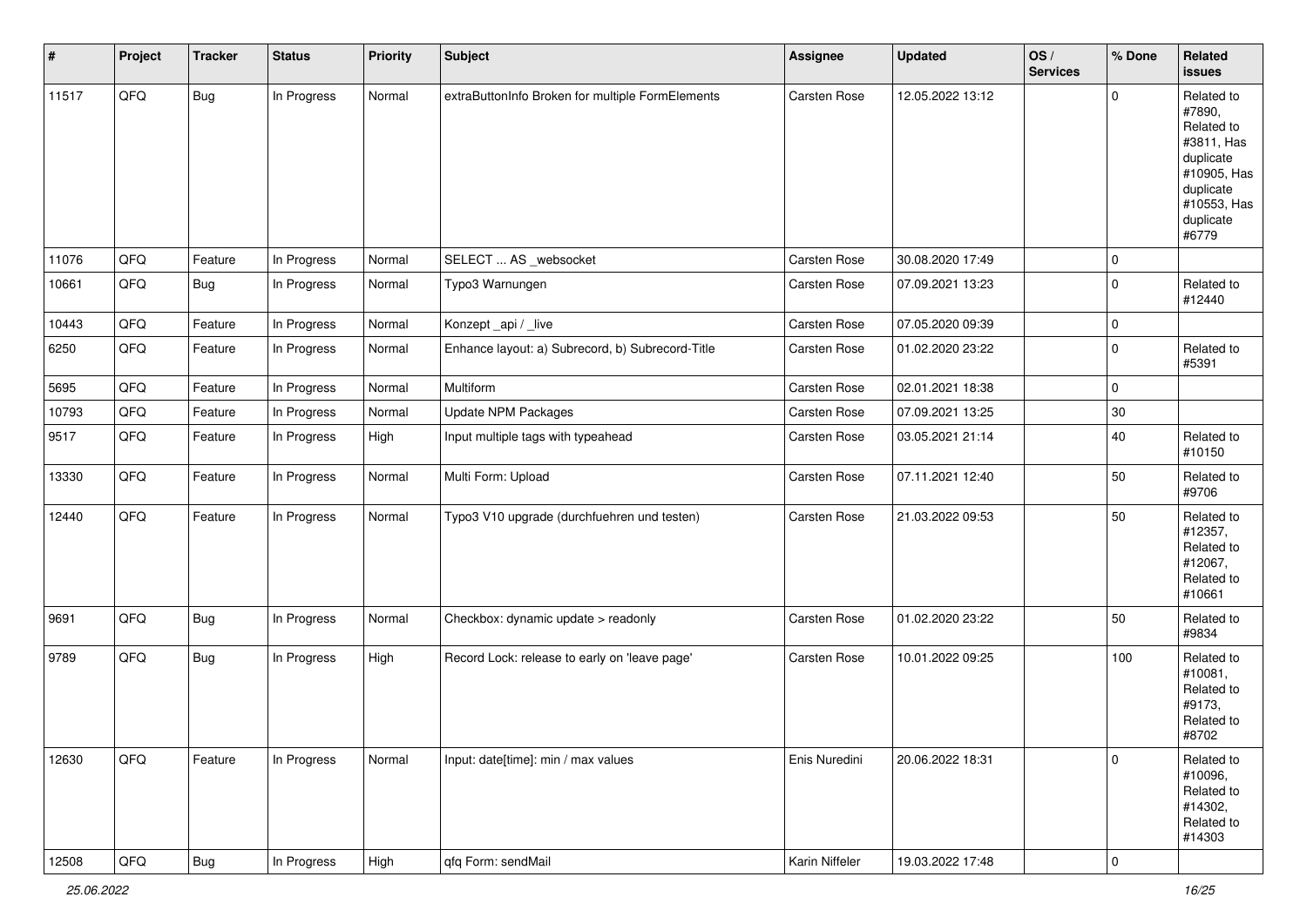| #     | Project | <b>Tracker</b> | <b>Status</b>              | <b>Priority</b> | <b>Subject</b>                                                                       | <b>Assignee</b>     | <b>Updated</b>   | OS/<br><b>Services</b> | % Done      | <b>Related</b><br>issues                    |
|-------|---------|----------------|----------------------------|-----------------|--------------------------------------------------------------------------------------|---------------------|------------------|------------------------|-------------|---------------------------------------------|
| 13566 | QFQ     | Feature        | Ready to sync<br>(develop) | Normal          | Delete config-example.qfq.php file                                                   | Carsten Rose        | 23.12.2021 09:25 |                        | $\mathbf 0$ |                                             |
| 9898  | QFQ     | <b>Bug</b>     | Feedback                   | Normal          | Formular trotz Timeout gespeichert                                                   | Benjamin Baer       | 01.02.2020 15:56 |                        | 0           |                                             |
| 9548  | QFQ     | Feature        | Feedback                   | High            | FormElement: Pattern mismatch - optional report only on<br>focus lost                | Benjamin Baer       | 03.05.2021 21:14 |                        | $\mathbf 0$ |                                             |
| 9535  | QFQ     | <b>Bug</b>     | Feedback                   | Normal          | Report:  AS '_vertical' - column to wide - vertical >> rot45,<br>rot <sub>90</sub>   | Benjamin Baer       | 01.02.2020 15:56 |                        | $\pmb{0}$   |                                             |
| 12546 | QFQ     | Bug            | Feedback                   | Normal          | Branch 'Development' - Unit Tests mit dirty workaround<br>angepasst                  | Carsten Rose        | 19.03.2022 17:48 |                        | $\Omega$    |                                             |
| 5894  | QFQ     | Feature        | Feedback                   | Normal          | Typeahead in Report: show/hide rows dynamically                                      | <b>Carsten Rose</b> | 18.02.2022 08:50 |                        | $\mathbf 0$ | Related to<br>#5893.<br>Related to<br>#5885 |
| 12584 | QFQ     | Feature        | Feedback                   | Normal          | T3 v10 migration script: replace alias-patterns (v11)                                | <b>Carsten Rose</b> | 28.05.2022 11:12 |                        | 100         |                                             |
| 11347 | QFQ     | <b>Bug</b>     | Feedback                   | Normal          | If Bedingungen funktionieren nicht korrekt                                           | Christoph Fuchs     | 21.03.2021 20:37 |                        | 0           |                                             |
| 13767 | QFQ     | <b>Bug</b>     | Feedback                   | Normal          | date/time-picker: required shows up/down button orange                               | Enis Nuredini       | 16.05.2022 23:16 |                        | $\pmb{0}$   |                                             |
| 11630 | QFQ     | <b>Bug</b>     | Feedback                   | High            | Bitte check ob CALL() in 20.11.0 noch so funktioniert wie in<br>20.4.1               | Enis Nuredini       | 28.05.2022 13:45 |                        | $\mathbf 0$ | Related to<br>#11325                        |
| 10782 | QFQ     | Feature        | Feedback                   | Normal          | Tiny MCE: Image Upload                                                               | Enis Nuredini       | 16.05.2022 23:16 |                        | $\mathbf 0$ | Related to<br>#12452                        |
| 9052  | QFQ     | Feature        | Feedback                   | High            | Report: CodeMirror with SQL Syntax Highlight in FE                                   | Enis Nuredini       | 08.06.2022 10:25 |                        | $\pmb{0}$   |                                             |
| 13572 | QFQ     | Feature        | Feedback                   | Normal          | Form Load: misleading error message on trying to load non<br>existent primary record | Enis Nuredini       | 16.05.2022 23:16 |                        | 100         |                                             |
| 10124 | QFQ     | Feature        | Feedback                   | Normal          | qfq AAI-Login                                                                        | Karin Niffeler      | 07.05.2020 09:36 |                        | $\pmb{0}$   |                                             |
| 8316  | QFQ     | <b>Bug</b>     | Feedback                   | Normal          | Documentation/Behaviour for Nested Queries and<br>Record-Store confusing             | Nicola Chiapolini   | 20.11.2019 09:14 |                        | $\mathbf 0$ |                                             |
| 10738 | QFQ     | Feature        | Some day<br>maybe          | Normal          | CORS headers for external API requests                                               |                     | 10.06.2020 14:00 |                        | $\Omega$    |                                             |
| 9126  | QFQ     | <b>Bug</b>     | Some day<br>maybe          | Normal          | hidden Form elements are present in page source                                      |                     | 02.01.2021 18:41 |                        | $\mathbf 0$ |                                             |
| 9024  | QFQ     | Bug            | Some day<br>maybe          | Normal          | QFQ Einarbeitung                                                                     |                     | 01.02.2020 15:56 |                        | $\mathbf 0$ |                                             |
| 9020  | QFQ     | Bug            | Some day<br>maybe          | Normal          | radio mit buttonClass und dynamicUpdate lassen sich nicht<br>kombinieren             |                     | 11.12.2019 16:01 |                        | $\mathbf 0$ |                                             |
| 8056  | QFQ     | Feature        | Some day<br>maybe          | Normal          | Termin Organisation (Reservation)                                                    |                     | 01.02.2020 23:19 |                        | $\mathbf 0$ | Related to<br>#8658                         |
| 7921  | QFQ     | Feature        | Some day<br>maybe          | Normal          | Rest API Export: URL kuerzer machen                                                  |                     | 01.02.2020 23:19 |                        | $\mathbf 0$ |                                             |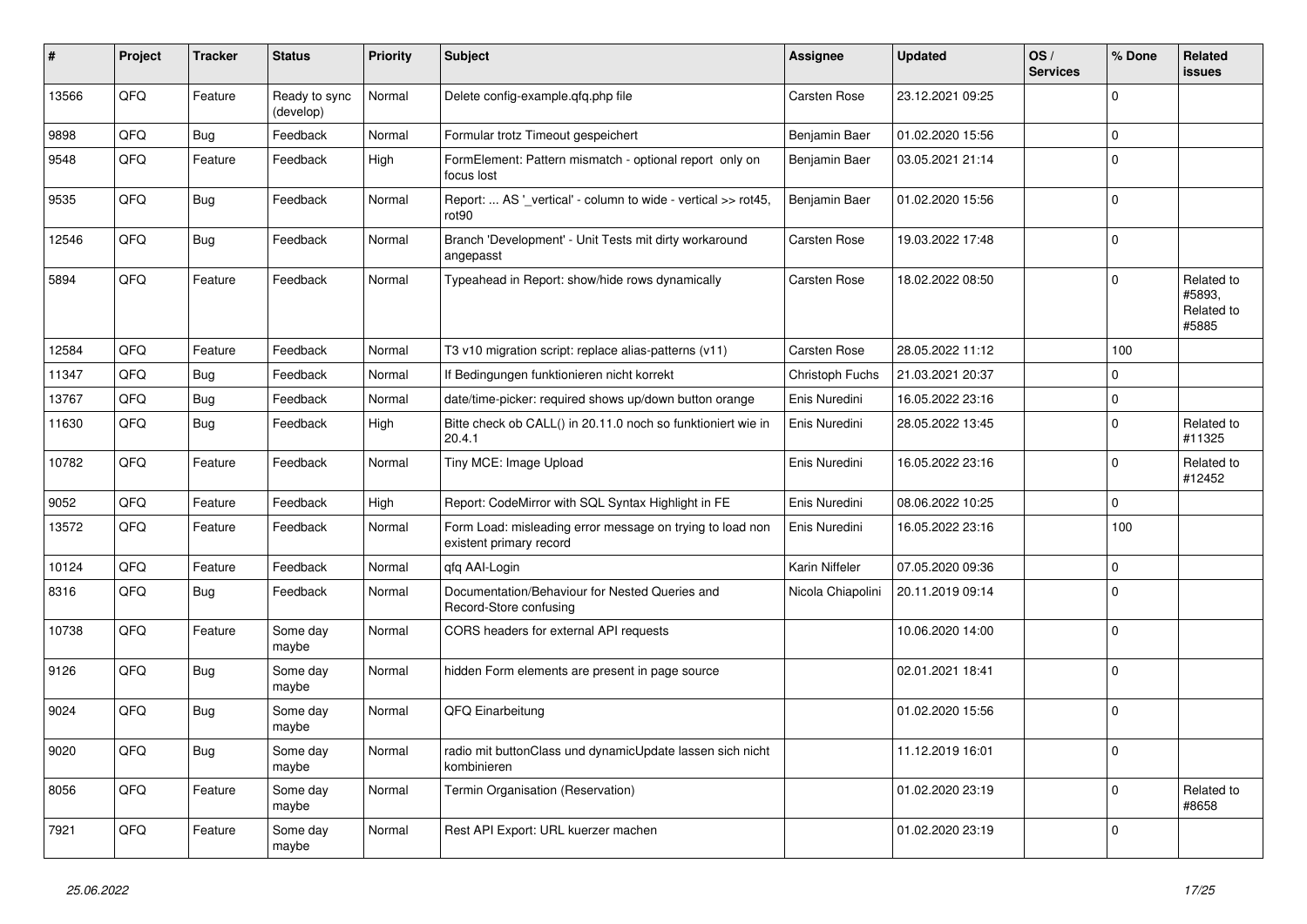| $\sharp$ | Project | <b>Tracker</b> | <b>Status</b>     | Priority | <b>Subject</b>                                                                       | <b>Assignee</b> | <b>Updated</b>   | OS/<br><b>Services</b> | % Done      | Related<br><b>issues</b> |
|----------|---------|----------------|-------------------|----------|--------------------------------------------------------------------------------------|-----------------|------------------|------------------------|-------------|--------------------------|
| 7402     | QFQ     | Bug            | Some day<br>maybe | Normal   | thumbnail cache: outdated picture when permission denied<br>and permission resolved. |                 | 01.02.2020 23:20 |                        | $\mathbf 0$ |                          |
| 7281     | QFQ     | <b>Bug</b>     | Some day<br>maybe | Normal   | Subrecords: on large screen separator line too short                                 |                 | 01.02.2020 23:19 |                        | $\mathbf 0$ |                          |
| 7278     | QFQ     | Feature        | Some day<br>maybe | Normal   | Form: Wert vordefinieren der immer gesetzt wird                                      |                 | 02.05.2021 09:27 |                        | $\pmb{0}$   |                          |
| 7229     | QFQ     | Feature        | Some day<br>maybe | Normal   | New FormElement.type: Button                                                         |                 | 01.02.2021 12:32 |                        | $\mathbf 0$ |                          |
| 7108     | QFQ     | Feature        | Some day<br>maybe | Normal   | QFQ Wrap Elements                                                                    |                 | 11.12.2019 16:01 |                        | $\mathbf 0$ |                          |
| 7106     | QFQ     | Feature        | Some day<br>maybe | Normal   | Beispiel Nummerierung von Rows in Report                                             |                 | 11.12.2019 16:01 |                        | $\pmb{0}$   |                          |
| 7105     | QFQ     | Feature        | Some day<br>maybe | Normal   | Beispiel wie man in einer zweiten Tabelle speichert.                                 |                 | 11.12.2019 16:01 |                        | $\mathbf 0$ |                          |
| 7104     | QFQ     | Feature        | Some day<br>maybe | Normal   | Manual: hint about escaping if '\r' appears in mail body                             |                 | 11.12.2019 16:01 |                        | $\mathbf 0$ |                          |
| 7101     | QFQ     | <b>Bug</b>     | Some day<br>maybe | Normal   | 'form' in SIP and 'report' - breaks                                                  |                 | 01.02.2020 23:20 |                        | $\pmb{0}$   |                          |
| 7100     | QFQ     | Feature        | Some day<br>maybe | Normal   | Download: log access, max downloads, time limit                                      |                 | 01.02.2020 23:19 |                        | $\mathbf 0$ |                          |
| 6992     | QFQ     | Feature        | Some day<br>maybe | Normal   | DB exception: Syntax Highlight                                                       |                 | 11.12.2019 16:01 |                        | $\mathbf 0$ | Related to<br>#5450      |
| 6704     | QFQ     | Feature        | Some day<br>maybe | Normal   | Upload Mode: Bilder in Notizen rechts sollen aktuellen<br>Upload repräsentieren.     |                 | 01.02.2020 23:19 |                        | $\pmb{0}$   | Related to<br>#3264      |
| 6515     | QFQ     | Feature        | Some day<br>maybe | Normal   | Formular: Felder dynamisch ein/ausblenden                                            |                 | 11.12.2019 16:02 |                        | $\mathbf 0$ |                          |
| 6299     | QFQ     | Feature        | Some day<br>maybe | Normal   | Attack detection: log table with invalid SIP access                                  |                 | 11.12.2019 16:02 |                        | $\mathbf 0$ | Related to<br>#3947      |
| 6288     | QFQ     | Feature        | Some day<br>maybe | Normal   | Best Practice: Erklaeren wie man ein Formular ganz in<br>'weiss' erstellen kann      |                 | 11.12.2019 16:02 |                        | $\Omega$    |                          |
| 6084     | QFQ     | Feature        | Some day<br>maybe | Normal   | New escape type: 'D' - convert date                                                  |                 | 01.02.2020 23:19 |                        | $\mathbf 0$ |                          |
| 6083     | QFQ     | Feature        | Some day<br>maybe | Normal   | Dynamic Update: Value Check via SQL                                                  |                 | 11.12.2019 16:02 |                        | $\mathbf 0$ |                          |
| 5923     | QFQ     | Feature        | Some day<br>maybe | Normal   | fillStoreSystemBySqlLate                                                             |                 | 01.02.2020 23:19 |                        | $\pmb{0}$   |                          |
| 5895     | QFQ     | Feature        | Some day<br>maybe | Normal   | Tutorial: List of all QFQ Features                                                   |                 | 01.02.2020 23:19 |                        | $\Omega$    |                          |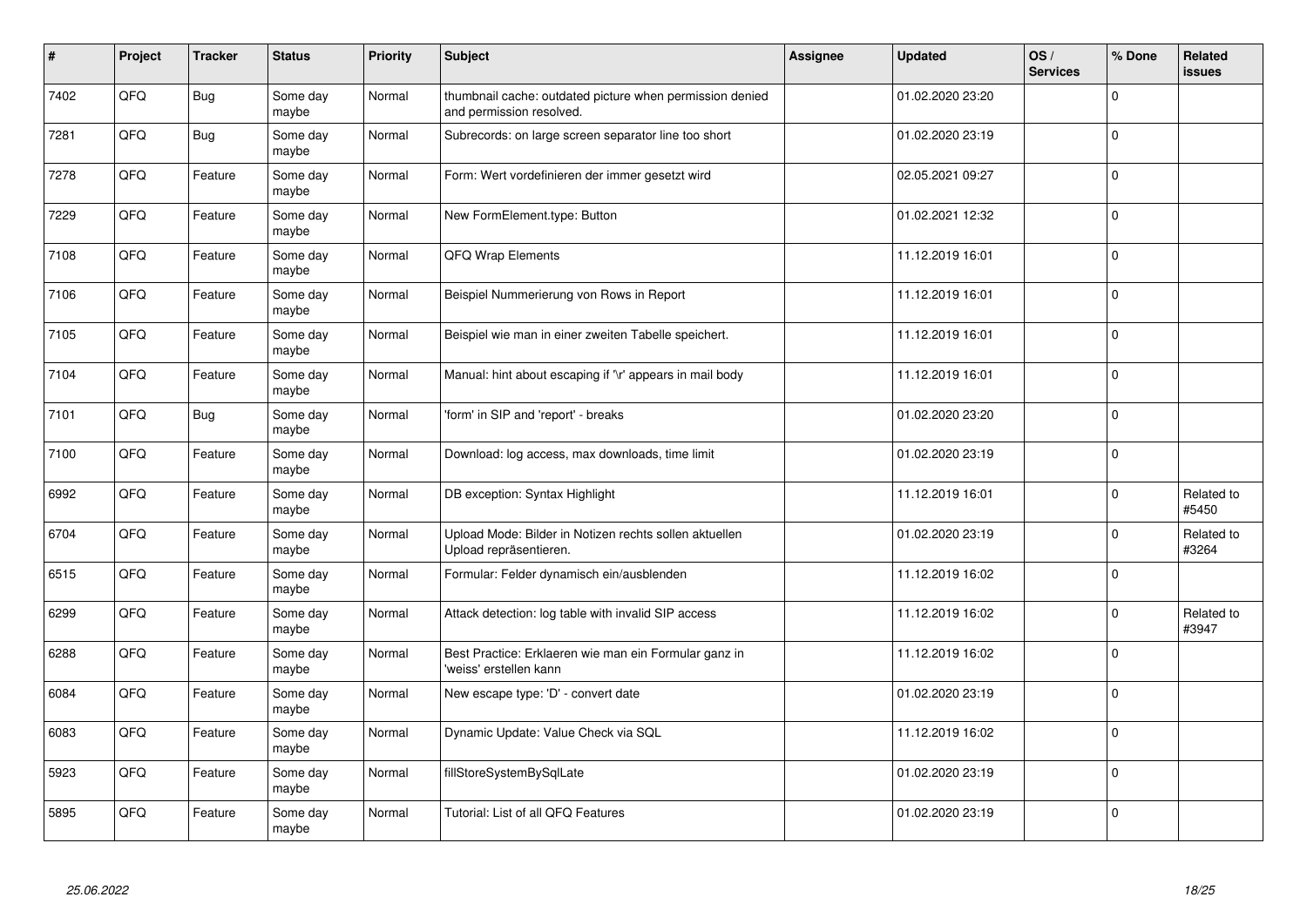| #    | Project | <b>Tracker</b> | <b>Status</b>     | <b>Priority</b> | Subject                                                                                                                                                       | Assignee | <b>Updated</b>   | OS/<br><b>Services</b> | % Done      | Related<br>issues    |
|------|---------|----------------|-------------------|-----------------|---------------------------------------------------------------------------------------------------------------------------------------------------------------|----------|------------------|------------------------|-------------|----------------------|
| 5893 | QFQ     | Feature        | Some day<br>maybe | Normal          | Edit on double-click                                                                                                                                          |          | 01.02.2020 23:19 |                        | 0           | Related to<br>#5894  |
| 5892 | QFQ     | Feature        | Some day<br>maybe | Normal          | QFQ should use T3 API to manipulate FE GROUP<br>membership                                                                                                    |          | 01.02.2020 23:20 |                        | $\Omega$    |                      |
| 5877 | QFQ     | <b>Bug</b>     | Some day<br>maybe | Normal          | FE.type=note:bsColumn strange behaviour                                                                                                                       |          | 01.02.2020 23:19 |                        | $\Omega$    |                      |
| 5851 | QFQ     | Feature        | Some day<br>maybe | Normal          | Queue System implementieren: MQTT, RabbitMQ                                                                                                                   |          | 01.02.2020 23:20 |                        | $\Omega$    | Related to<br>#5715  |
| 5850 | QFQ     | Feature        | Some day<br>maybe | Normal          | Deployment: In QFQ Doc best practice fuer zeitgemaesses<br>Deployment beschreiben                                                                             |          | 01.02.2020 23:20 |                        | $\pmb{0}$   |                      |
| 5805 | QFQ     | Feature        | Some day<br>maybe | Normal          | TypeAHead SQL value instead of key stored                                                                                                                     |          | 01.02.2020 23:19 |                        | $\Omega$    | Related to<br>#5444  |
| 5783 | QFQ     | Feature        | Some day<br>maybe | Normal          | <b>BPMN View/Edit</b>                                                                                                                                         |          | 11.12.2019 16:02 |                        | $\Omega$    |                      |
| 5455 | QFQ     | Feature        | Some day<br>maybe | Normal          | Mail Redirects grld abhaengig                                                                                                                                 |          | 01.02.2020 23:20 |                        | 0           |                      |
| 5452 | QFQ     | Feature        | Some day<br>maybe | Normal          | Thumbnails from PDF: bad quality                                                                                                                              |          | 01.02.2020 23:20 |                        | $\Omega$    |                      |
| 5342 | QFQ     | Feature        | Some day<br>maybe | Normal          | link - with HTML Attributes                                                                                                                                   |          | 01.02.2020 23:20 |                        | $\Omega$    | Related to<br>#14077 |
| 5160 | QFQ     | Feature        | Some dav<br>maybe | Normal          | QFQ collaborative / together.js, ShareJS, y-js, collaborative,                                                                                                |          | 11.12.2019 16:02 |                        | $\mathbf 0$ |                      |
| 5129 | QFQ     | Feature        | Some day<br>maybe | Normal          | Reports: SQL fuer x Achse und y Achse                                                                                                                         |          | 11.12.2019 16:02 |                        | $\Omega$    |                      |
| 4974 | QFQ     | Feature        | Some day<br>maybe | Normal          | Long polling - inform all listening clients of changes                                                                                                        |          | 11.12.2019 16:02 |                        | $\Omega$    |                      |
| 4816 | QFQ     | Feature        | Some day<br>maybe | Normal          | Templates for QFQ Reports (Tables, Radios, )                                                                                                                  |          | 01.02.2020 23:20 |                        | $\mathbf 0$ |                      |
| 4719 | QFQ     | Feature        | Some day<br>maybe | Normal          | Custom Message in Client in case of 'Browser tab close,<br>modification will be lost'                                                                         |          | 01.02.2020 23:20 |                        | $\Omega$    |                      |
| 4640 | QFQ     | Feature        | Some day<br>maybe | Normal          | Rename System Forms                                                                                                                                           |          | 01.02.2020 23:20 |                        | $\mathbf 0$ |                      |
| 4627 | QFQ     | Feature        | Some day<br>maybe | Normal          | dbupdate: all tables - check 'create', 'modified' if it is possible<br>to change to default 'CURRENT_TIMESTAMP' and modified<br>'ON UPDATE CURRENT TIMESTAMP' |          | 01.02.2020 23:20 |                        | $\Omega$    |                      |
| 4626 | QFQ     | Feature        | Some day<br>maybe | Normal          | Mobile View: 'classBody=qfq-form-right' makes no sense                                                                                                        |          | 01.02.2020 23:20 |                        | $\Omega$    |                      |
| 4551 | QFQ     | Feature        | Some day<br>maybe | Normal          | Set 'pills' via dynamicUpdate to show/hide/disabled                                                                                                           |          | 01.02.2020 23:20 |                        | $\Omega$    | Related to<br>#3752  |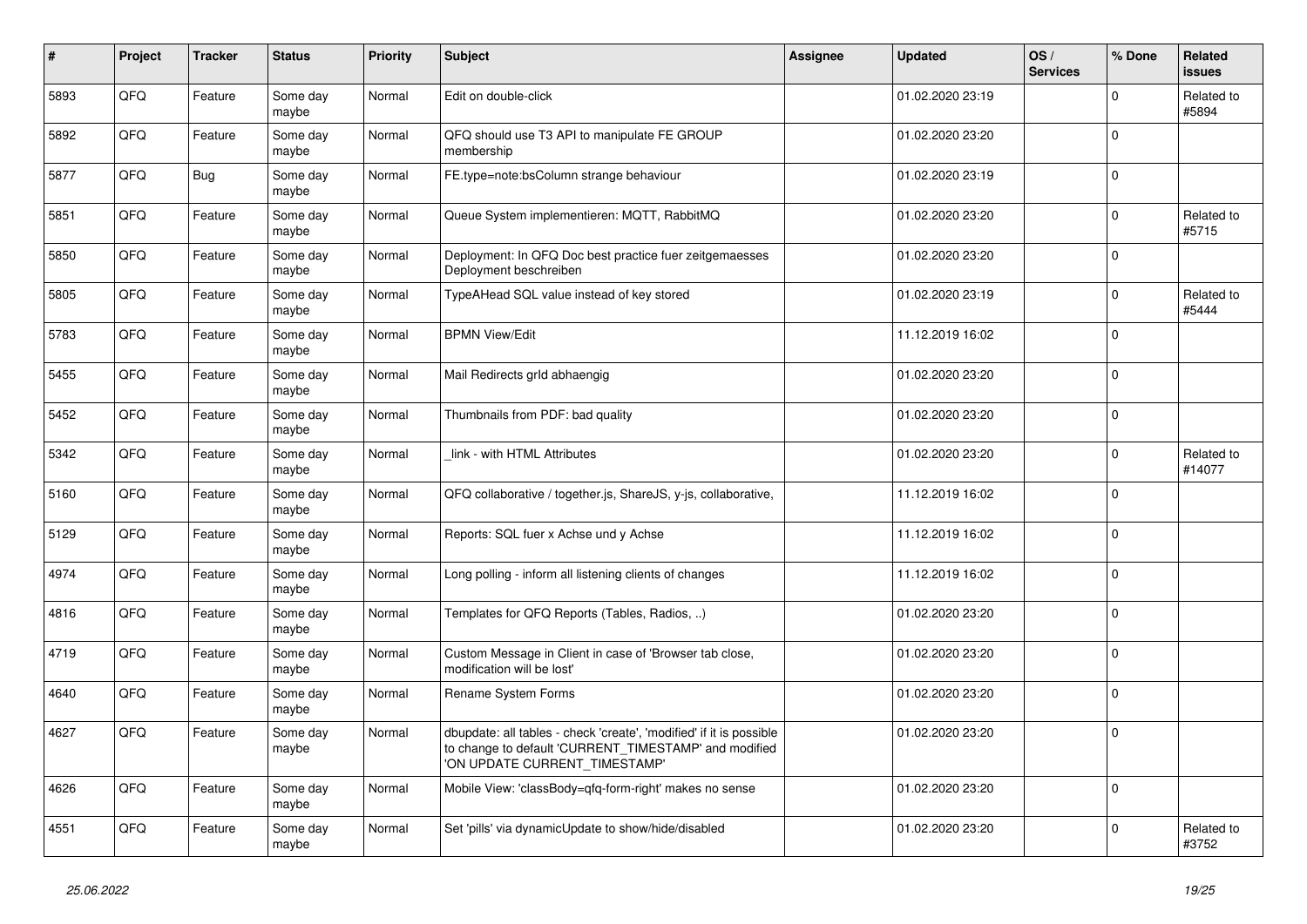| #    | Project | <b>Tracker</b> | <b>Status</b>     | Priority | Subject                                                                                                                                                  | Assignee | <b>Updated</b>   | OS/<br><b>Services</b> | % Done      | Related<br>issues                           |
|------|---------|----------------|-------------------|----------|----------------------------------------------------------------------------------------------------------------------------------------------------------|----------|------------------|------------------------|-------------|---------------------------------------------|
| 4546 | QFQ     | <b>Bug</b>     | Some day<br>maybe | Normal   | NH: SIP storage is destroyed                                                                                                                             |          | 01.02.2020 23:20 |                        | $\mathbf 0$ |                                             |
| 4536 | QFQ     | Feature        | Some day<br>maybe | Normal   | FE upload: problem with delete if mutliple uploads an<br>FE.name="                                                                                       |          | 01.02.2020 23:20 |                        | $\mathbf 0$ |                                             |
| 4446 | QFQ     | Feature        | Some day<br>maybe | Normal   | New FE get same feldContainerId as last modifed FE                                                                                                       |          | 01.02.2020 23:20 |                        | $\mathbf 0$ |                                             |
| 4445 | QFQ     | Feature        | Some day<br>maybe | Normal   | template group: Option to simulate fieldset                                                                                                              |          | 28.06.2021 14:11 |                        | 0           |                                             |
| 4444 | QFQ     | Feature        | Some day<br>maybe | Normal   | FE.type=upload: detect mime type                                                                                                                         |          | 11.12.2019 16:02 |                        | 0           | Related to<br>#4303                         |
| 4443 | QFQ     | Feature        | Some day<br>maybe | Normal   | Form: multiple secondary tables                                                                                                                          |          | 01.02.2020 23:20 |                        | 0           |                                             |
| 4442 | QFQ     | Feature        | Some day<br>maybe | Normal   | Special Column Name: _link - new symbol G (Glyph) to<br>choose any available symbol                                                                      |          | 11.12.2019 16:02 |                        | $\mathbf 0$ |                                             |
| 4441 | QFQ     | <b>Bug</b>     | Some day<br>maybe | Normal   | \$ SERVER Vars sollten nur aus dem Store genommen<br>werden - Code entsprechend anpassen.                                                                |          | 11.12.2019 16:02 |                        | 0           |                                             |
| 4440 | QFQ     | Feature        | Some day<br>maybe | Normal   | Manual.rst: explain how to. expand PHP Session to 4h                                                                                                     |          | 11.12.2019 16:02 |                        | $\mathbf 0$ |                                             |
| 4439 | QFQ     | Feature        | Some day<br>maybe | Normal   | Log: report all actions fired by an FE Element, incl. the<br>original directive (slaveld, sqllnsert, )                                                   |          | 01.02.2020 23:20 |                        | $\mathbf 0$ | Related to<br>#4432,<br>Related to<br>#5458 |
| 4435 | QFQ     | Feature        | Some day<br>maybe | Normal   | Report: striptags - specify allowed tags                                                                                                                 |          | 01.02.2020 23:20 |                        | $\Omega$    |                                             |
| 4433 | QFQ     | Feature        | Some day<br>maybe | Normal   | Log when SIP will be destroyed by QFQ for any (security)<br>reason                                                                                       |          | 01.02.2020 23:20 |                        | $\mathbf 0$ | Related to<br>#4432,<br>Related to<br>#5458 |
| 4138 | QFQ     | Bug            | Some day<br>maybe | Normal   | _style fehlt                                                                                                                                             |          | 11.12.2019 16:03 |                        | 0           |                                             |
| 4122 | QFQ     | <b>Bug</b>     | Some day<br>maybe | Normal   | file: Render Mode hat keinen Effekt                                                                                                                      |          | 11.12.2019 16:03 |                        | $\mathbf 0$ |                                             |
| 4027 | QFQ     | Feature        | Some day<br>maybe | Normal   | Missing: orange 'check' / 'bullet'                                                                                                                       |          | 11.12.2019 16:03 |                        | $\Omega$    |                                             |
| 3880 | QFG     | Feature        | Some day<br>maybe | Normal   | Form 'Form': anlegen einer Tabelle                                                                                                                       |          | 14.01.2021 10:12 |                        | 0           |                                             |
| 3879 | QFG     | Feature        | Some day<br>maybe | Normal   | Form 'FormElement': Beim Feld 'name' rechts in der Notiz<br>einen Link einblenden - a) aktuelle Definition anzeigen, b)<br>Spalte in der Tabelle anlegen |          | 11.12.2019 16:03 |                        | $\pmb{0}$   |                                             |
| 3878 | QFQ     | Feature        | Some day<br>maybe | Normal   | Form 'FormElement': Spalte 'name' typeAhead mit<br>Spaltennamen der Primarytable.                                                                        |          | 11.12.2019 16:03 |                        | 0           |                                             |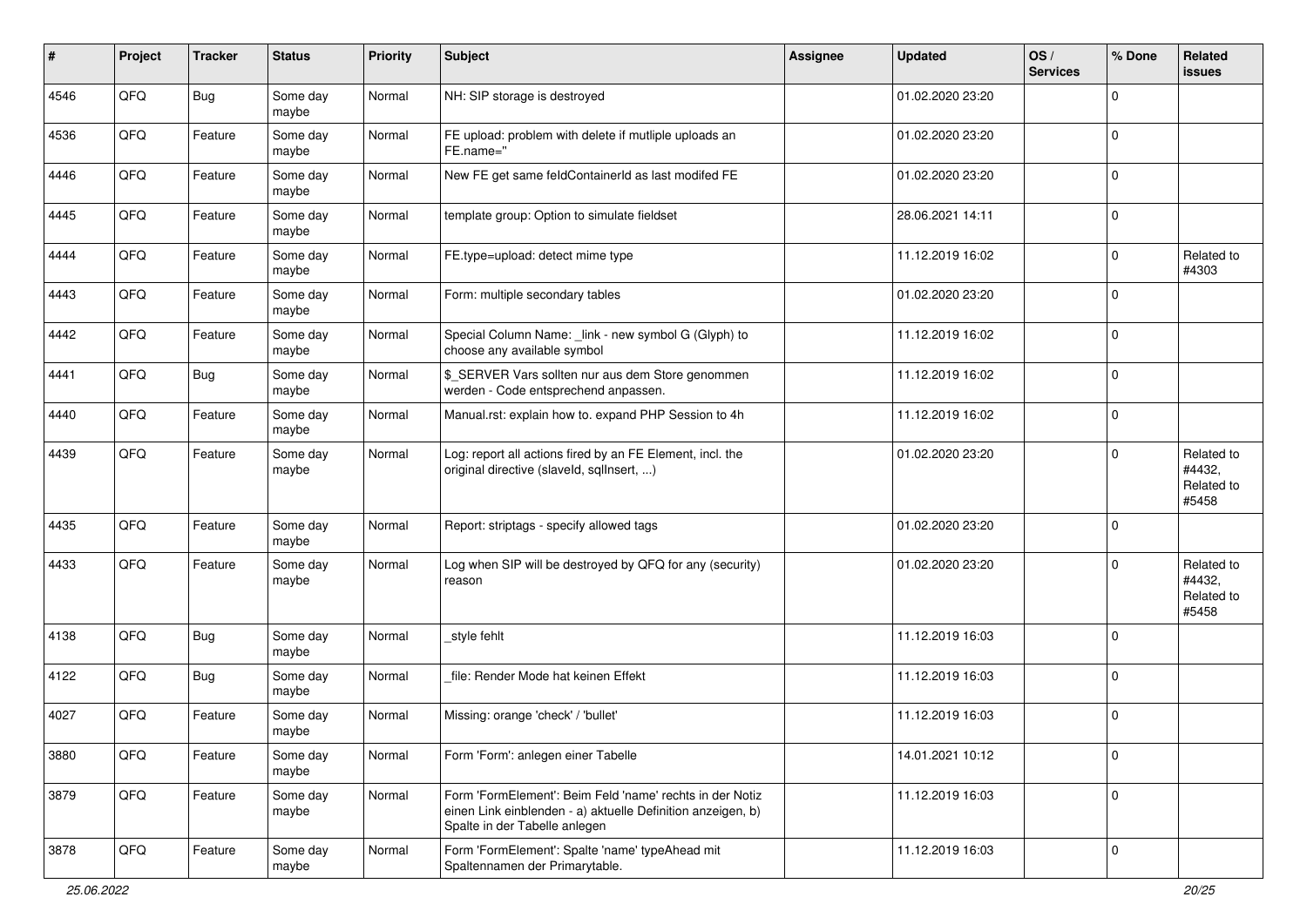| $\vert$ # | Project | <b>Tracker</b> | <b>Status</b>     | <b>Priority</b> | <b>Subject</b>                                                                                               | Assignee      | <b>Updated</b>   | OS/<br><b>Services</b> | % Done      | <b>Related</b><br>issues                                               |
|-----------|---------|----------------|-------------------|-----------------|--------------------------------------------------------------------------------------------------------------|---------------|------------------|------------------------|-------------|------------------------------------------------------------------------|
| 3646      | QFQ     | Feature        | Some day<br>maybe | Normal          | Moeglichkeit HTML Tags in Reports auszugeben (zu<br>enkodieren: htmlspecialchars)                            |               | 11.12.2019 16:02 |                        | $\mathbf 0$ | Related to<br>#14320                                                   |
| 3617      | QFQ     | Feature        | Some day<br>maybe | Normal          | Load javascripts at bottom                                                                                   |               | 11.12.2019 16:02 |                        | $\mathbf 0$ |                                                                        |
| 3567      | QFQ     | Feature        | Some day<br>maybe | Low             | 'Save', 'Close', 'New' als FormElement                                                                       |               | 11.12.2019 16:02 |                        | $\Omega$    |                                                                        |
| 3495      | QFQ     | Feature        | Some day<br>maybe | Normal          | Predifined Parameter werden nicht in '+' (add new record)<br>SIP gerendert.                                  |               | 11.12.2019 16:02 |                        | 0           |                                                                        |
| 2950      | QFQ     | Feature        | Some day<br>maybe | Normal          | Inhalt QFQ Records als File                                                                                  |               | 11.12.2019 16:03 |                        | $\Omega$    |                                                                        |
| 1510      | QFQ     | Feature        | Some day<br>maybe | Normal          | jquery von google laden, falls das nicht geht lokal                                                          |               | 11.12.2019 16:03 |                        | $\mathbf 0$ |                                                                        |
| 1253      | QFQ     | Feature        | Some day<br>maybe | Normal          | QF: Colorpicker                                                                                              |               | 11.12.2019 16:03 |                        | $\mathbf 0$ |                                                                        |
| 1251      | QFQ     | Feature        | Some day<br>maybe | Normal          | QF: Combo                                                                                                    |               | 11.12.2019 16:03 |                        | 0           |                                                                        |
| 1234      | QFQ     | Feature        | Some day<br>maybe | Normal          | QF: Record numbering: Im Grid soll in Spalte 1 optional die<br>laufende Nummer der Records angezeigt werden. |               | 01.02.2020 23:20 |                        | 0           |                                                                        |
| 955       | QFQ     | Feature        | Some day<br>maybe | Normal          | QF: Notizen vor/nach dem Form                                                                                |               | 01.02.2020 23:20 |                        | 0           |                                                                        |
| 880       | QFQ     | Feature        | Some day<br>maybe | Urgent          | Security: PHP, SQL Injection, XSS                                                                            |               | 03.05.2021 21:14 |                        | 0           | Related to<br>#14320                                                   |
| 1623      | QFQ     | Feature        | Some day<br>maybe | Normal          | RealURL                                                                                                      |               | 11.12.2019 16:03 |                        | 30          |                                                                        |
| 9130      | QFQ     | Feature        | Some day<br>maybe | Normal          | tablesorter: Automatic Row numbering / Zeilenummer                                                           | Benjamin Baer | 01.02.2020 23:22 |                        | 0           |                                                                        |
| 7732      | QFQ     | Feature        | Some day<br>maybe | Normal          | Javascript: Lazy Loading der add on libs                                                                     | Benjamin Baer | 08.06.2022 10:38 |                        | $\Omega$    | Related to<br>#12611,<br>Related to<br>#12490,<br>Related to<br>#10013 |
| 6972      | QFQ     | Feature        | Some day<br>maybe | Normal          | Fabric Clipboard / cross browser tab                                                                         | Benjamin Baer | 01.02.2020 23:21 |                        | $\Omega$    |                                                                        |
| 6970      | QFQ     | Feature        | Some day<br>maybe | Normal          | tablesorter: default fuer 'sortReset' aendern von 'Ctrl' zu 'Alt'                                            | Benjamin Baer | 01.02.2020 23:21 |                        | 0           |                                                                        |
| 5389      | QFQ     | Feature        | Some day<br>maybe | Normal          | QFQ Design: Multline label / note                                                                            | Benjamin Baer | 01.02.2020 23:19 |                        | 0           |                                                                        |
| 5024      | QFQ     | Feature        | Some day<br>maybe | Normal          | Fabric: Generate PDF with edits                                                                              | Benjamin Baer | 01.02.2020 23:20 |                        | 0           | Related to<br>#10704                                                   |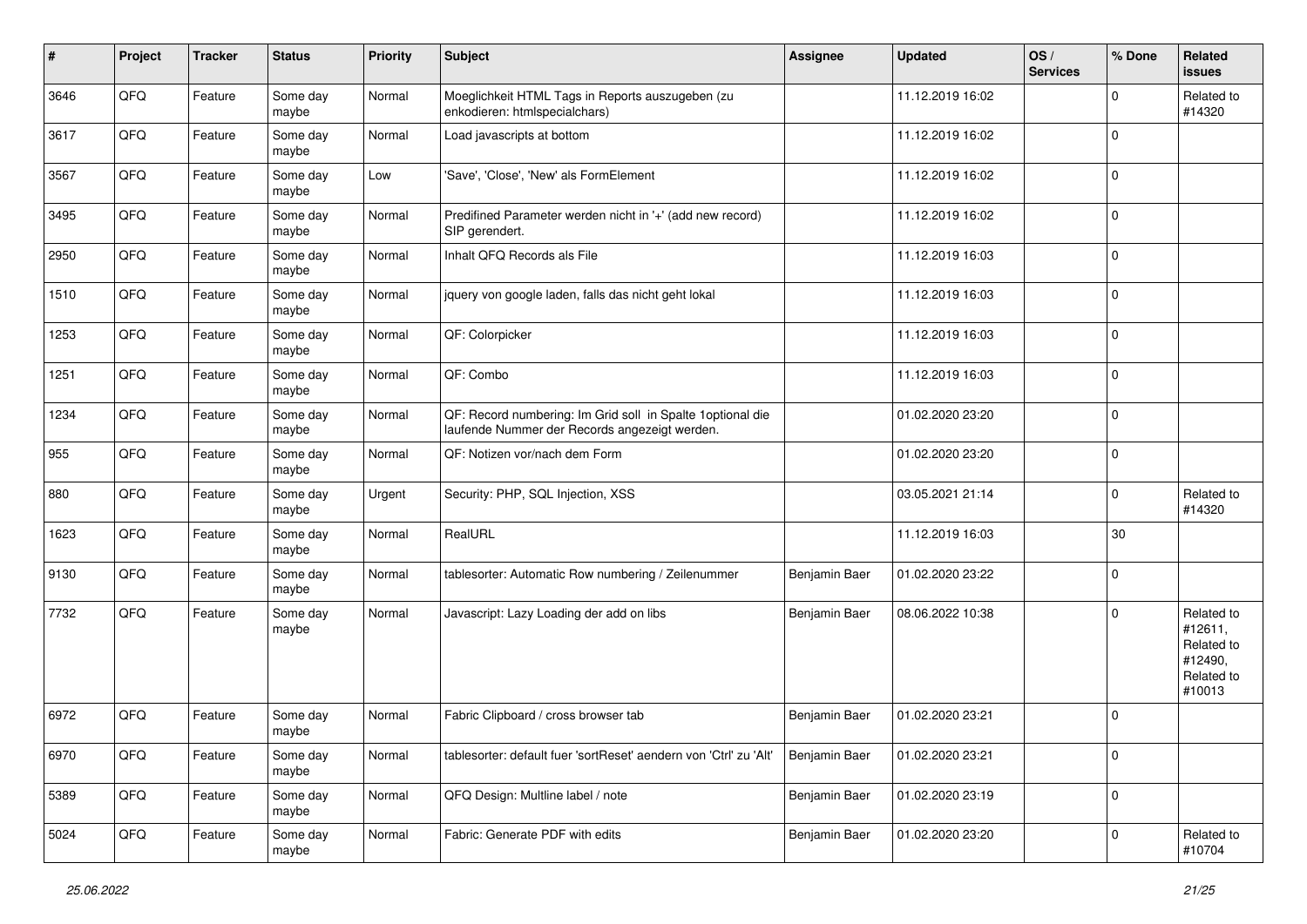| #     | Project | <b>Tracker</b> | <b>Status</b>     | <b>Priority</b> | <b>Subject</b>                                                                                                                                           | Assignee            | <b>Updated</b>   | OS/<br><b>Services</b> | % Done      | Related<br>issues                                                     |
|-------|---------|----------------|-------------------|-----------------|----------------------------------------------------------------------------------------------------------------------------------------------------------|---------------------|------------------|------------------------|-------------|-----------------------------------------------------------------------|
| 4454  | QFQ     | <b>Bug</b>     | Some day<br>maybe | Normal          | Required Elements: multiple elements in a row - whole row<br>marked if only one input is empty.                                                          | Benjamin Baer       | 01.02.2020 23:20 |                        | $\mathbf 0$ |                                                                       |
| 4420  | QFQ     | Feature        | Some day<br>maybe | Normal          | Client: Local Storage - store the changes of a form, local in<br>the browser.                                                                            | Benjamin Baer       | 11.12.2019 16:02 |                        | $\mathbf 0$ |                                                                       |
| 4398  | QFQ     | Bug            | Some day<br>maybe | Normal          | Typeahead: mouse click in a prefilled input opens a single<br>item dropdown with the current value - click on it seems to<br>set the value, not the key. | Benjamin Baer       | 01.02.2020 23:20 |                        | $\Omega$    | Related to<br>#4457                                                   |
| 3692  | QFQ     | Feature        | Some day<br>maybe | Normal          | QFQ Webseite                                                                                                                                             | Benjamin Baer       | 11.12.2019 16:02 |                        | 0           | Related to<br>#5033                                                   |
| 3415  | QFQ     | Feature        | Some day<br>maybe | Normal          | FE Login Box Templatefile                                                                                                                                | Benjamin Baer       | 11.12.2019 16:02 |                        | $\mathbf 0$ |                                                                       |
| 2063  | QFQ     | <b>Bug</b>     | Some day<br>maybe | Normal          | Pills auf 'inaktiv' setzen falls keine Element auf dem Pill<br>sichtbar sind.                                                                            | Benjamin Baer       | 11.12.2019 16:03 |                        | $\Omega$    | Related to<br>#3752                                                   |
| 8522  | QFQ     | Feature        | Some day<br>maybe | Normal          | build QFQ - npm warnings                                                                                                                                 | Benjamin Baer       | 01.02.2020 23:19 |                        | 50          |                                                                       |
| 12611 | QFQ     | Feature        | Some day<br>maybe | Normal          | Refactoring: Bootstrap with Lazy Loading                                                                                                                 | Carsten Rose        | 08.06.2022 10:37 |                        | $\Omega$    | Related to<br>#12490,<br>Related to<br>#10013,<br>Related to<br>#7732 |
| 12337 | QFQ     | Feature        | Some day<br>maybe | Normal          | Database.php: better caching                                                                                                                             | <b>Carsten Rose</b> | 16.09.2021 15:10 |                        | $\Omega$    |                                                                       |
| 12315 | QFQ     | Feature        | Some day<br>maybe | Normal          | Form History (Diffs) / Backups                                                                                                                           | <b>Carsten Rose</b> | 16.09.2021 15:10 |                        | 0           |                                                                       |
| 11323 | QFQ     | Feature        | Some day<br>maybe | Normal          | Report Frontend Editor Modal + Codemirror                                                                                                                | Carsten Rose        | 16.09.2021 15:10 |                        | $\Omega$    | Related to<br>#11036                                                  |
| 11322 | QFQ     | Feature        | Some day<br>maybe | Normal          | Form Element JSON - (multiline parameter field)                                                                                                          | Carsten Rose        | 16.09.2021 15:10 |                        | $\Omega$    |                                                                       |
| 11217 | QFQ     | Feature        | Some day<br>maybe | Normal          | <b>Extend Script Functionality</b>                                                                                                                       | Carsten Rose        | 16.09.2021 15:10 |                        | $\mathbf 0$ |                                                                       |
| 11036 | QFQ     | Feature        | Some day<br>maybe | Normal          | inline report editor permissions                                                                                                                         | Carsten Rose        | 16.09.2021 15:09 |                        | $\mathbf 0$ | Related to<br>#11323                                                  |
| 10745 | QFQ     | Feature        | Some day<br>maybe | Normal          | <b>Tablesorter Excel Export</b>                                                                                                                          | <b>Carsten Rose</b> | 16.09.2021 15:09 |                        | $\mathbf 0$ |                                                                       |
| 10716 | QFQ     | Feature        | Some day<br>maybe | Normal          | Business Logic mit Externen Skripten                                                                                                                     | Carsten Rose        | 16.09.2021 15:10 |                        | 0           | Related to<br>#10713,<br>Related to<br>#8217                          |
| 10116 | QFQ     | Feature        | Some day<br>maybe | Normal          | TypeAhead: Tag - show inside 'input' element                                                                                                             | Carsten Rose        | 16.09.2021 15:09 |                        | 0           |                                                                       |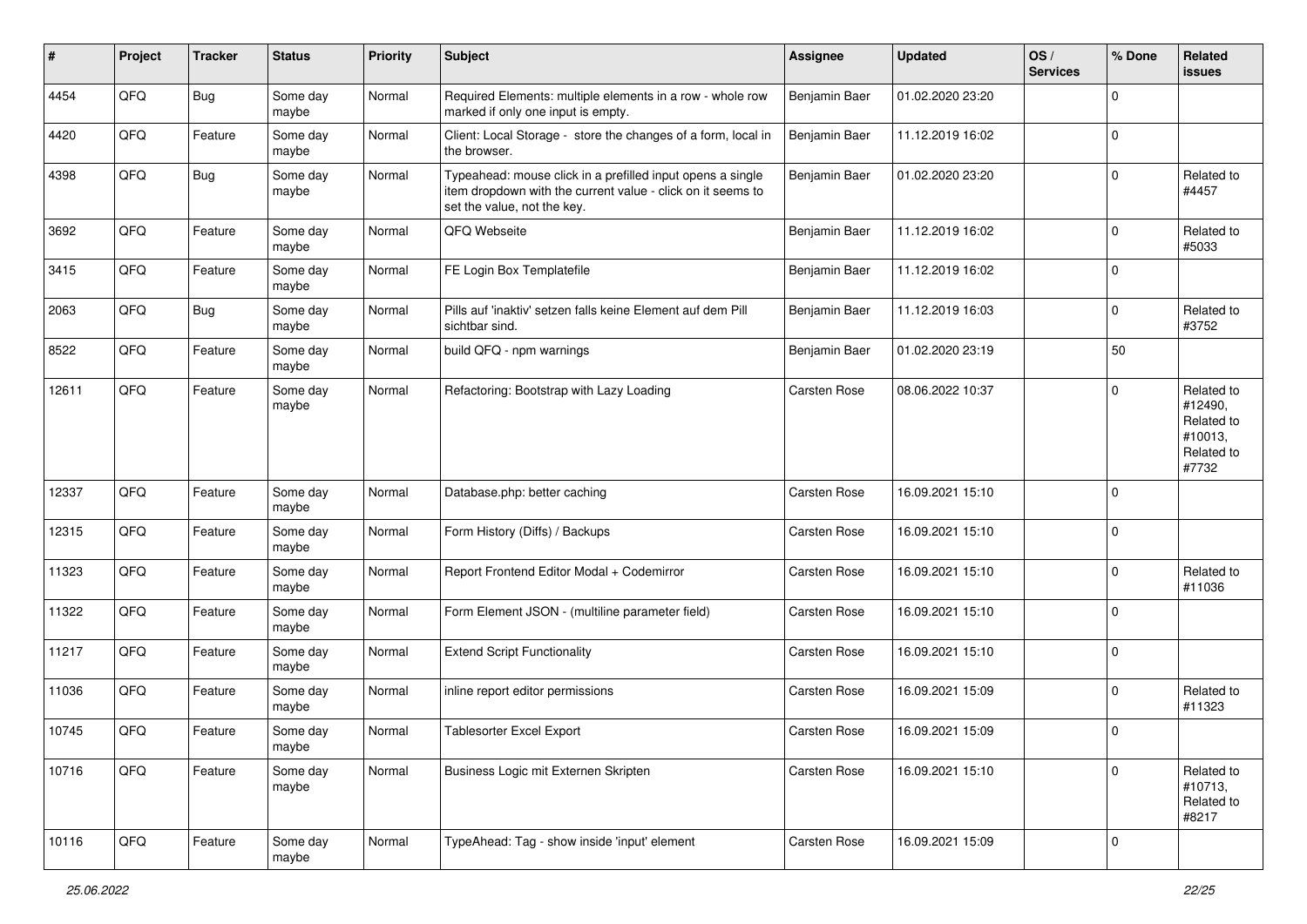| ∦     | Project | <b>Tracker</b> | <b>Status</b>     | <b>Priority</b> | <b>Subject</b>                                                                                 | <b>Assignee</b>     | <b>Updated</b>   | OS/<br><b>Services</b> | % Done      | Related<br>issues                                                     |
|-------|---------|----------------|-------------------|-----------------|------------------------------------------------------------------------------------------------|---------------------|------------------|------------------------|-------------|-----------------------------------------------------------------------|
| 10095 | QFQ     | Feature        | Some day<br>maybe | Normal          | Generic Gitlab Integration into QFQ                                                            | Carsten Rose        | 16.09.2021 15:10 |                        | $\Omega$    |                                                                       |
| 10013 | QFQ     | Feature        | Some day<br>maybe | Normal          | FE.typ=editor: CodeMirror                                                                      | <b>Carsten Rose</b> | 08.06.2022 10:37 |                        | $\Omega$    | Related to<br>#12611,<br>Related to<br>#12490,<br>Related to<br>#7732 |
| 9704  | QFQ     | Feature        | Some day<br>maybe | Normal          | Thumbnails Generieren beim Splitten von PDF Files                                              | <b>Carsten Rose</b> | 11.12.2019 16:01 |                        | $\Omega$    |                                                                       |
| 9669  | QFQ     | <b>Bug</b>     | Some day<br>maybe | Normal          | Checkbox / Template Group: radio/checkbox visible broken<br>after 'add'                        | Carsten Rose        | 16.06.2021 13:47 |                        | $\mathbf 0$ | Related to<br>#8091                                                   |
| 9579  | QFQ     | Feature        | Some day<br>maybe | Normal          | Multiform with Process Row                                                                     | Carsten Rose        | 11.12.2019 16:01 |                        | $\mathbf 0$ |                                                                       |
| 9281  | QFQ     | Bug            | Some day<br>maybe | Normal          | Allow STRICT_TRANS_TABLES                                                                      | Carsten Rose        | 02.01.2021 18:43 |                        | $\mathbf 0$ |                                                                       |
| 8894  | QFQ     | Feature        | Some day<br>maybe | Normal          | Documentation Tags Usable in QFQ Application                                                   | Carsten Rose        | 11.12.2019 16:01 |                        | $\mathbf 0$ |                                                                       |
| 8892  | QFQ     | Feature        | Some day<br>maybe | Normal          | Display and Edit SQL Comments in Form Editor                                                   | <b>Carsten Rose</b> | 11.12.2019 16:01 |                        | $\Omega$    |                                                                       |
| 8586  | QFQ     | Feature        | Some day<br>maybe | Normal          | QFQ: Enhance Error message for 'record not found'                                              | <b>Carsten Rose</b> | 16.09.2021 15:10 |                        | $\mathbf 0$ |                                                                       |
| 8520  | QFQ     | Feature        | Some day<br>maybe | Normal          | Bring QFQ to Composer                                                                          | <b>Carsten Rose</b> | 16.09.2021 15:10 |                        | $\Omega$    |                                                                       |
| 8106  | QFQ     | Bug            | Some day<br>maybe | Normal          | Dynamic Update: Feld kann nicht auf empty zurückgesetzt<br>werden                              | Carsten Rose        | 11.12.2019 16:01 |                        | $\Omega$    |                                                                       |
| 8101  | QFQ     | Feature        | Some day<br>maybe | Normal          | Password hash: support further hashing methods                                                 | Carsten Rose        | 16.09.2021 15:10 |                        | $\mathbf 0$ |                                                                       |
| 7456  | QFQ     | <b>Bug</b>     | Some day<br>maybe | Low             | Todos in Code: solve or make ticket                                                            | <b>Carsten Rose</b> | 16.09.2021 15:10 |                        | $\mathbf 0$ |                                                                       |
| 7453  | QFQ     | Feature        | Some day<br>maybe | Normal          | import / export forms QFQ                                                                      | Carsten Rose        | 16.09.2021 15:10 |                        | $\mathbf 0$ |                                                                       |
| 7452  | QFQ     | Feature        | Some day<br>maybe | Normal          | automate deployment new QFQ version                                                            | Carsten Rose        | 16.09.2021 15:10 |                        | $\mathbf 0$ |                                                                       |
| 7336  | QFG     | Feature        | Some day<br>maybe | Normal          | PDF Upload: disallow PDFs with specific Meta information                                       | Carsten Rose        | 11.12.2019 16:01 |                        | $\pmb{0}$   |                                                                       |
| 7107  | QFQ     | Feature        | Some day<br>maybe | Normal          | Showcase Registration Tool: Anmeldung / Administration :<br>Liste Anmeldungen / Emaileinaldung | Carsten Rose        | 11.12.2019 16:01 |                        | 0           |                                                                       |
| 6715  | QFG     | Feature        | Some day<br>maybe | Normal          | Code-Refactoring: dbArray vereinheitlichen                                                     | Carsten Rose        | 11.12.2019 16:02 |                        | 0           |                                                                       |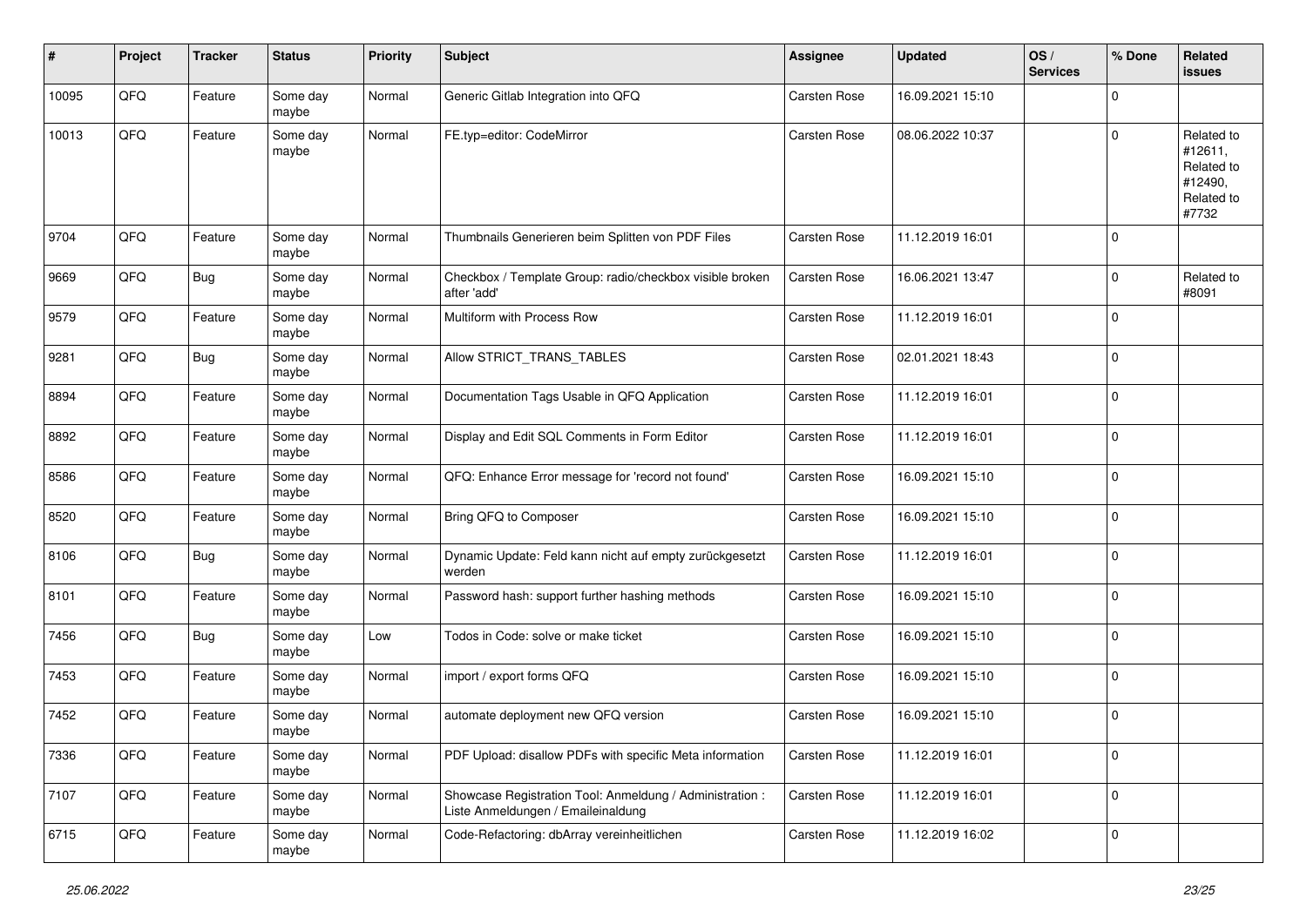| #    | Project | <b>Tracker</b> | <b>Status</b>     | <b>Priority</b> | <b>Subject</b>                                                                                                       | <b>Assignee</b>     | <b>Updated</b>   | OS/<br><b>Services</b> | % Done      | <b>Related</b><br>issues                       |
|------|---------|----------------|-------------------|-----------------|----------------------------------------------------------------------------------------------------------------------|---------------------|------------------|------------------------|-------------|------------------------------------------------|
| 5991 | QFQ     | <b>Bug</b>     | Some day<br>maybe | Normal          | URLs with ' ' or long parameter are problematic                                                                      | Carsten Rose        | 01.02.2020 23:19 |                        | $\Omega$    |                                                |
| 5983 | QFQ     | Feature        | Some day<br>maybe | Normal          | Form Submit (save & update): normalize date/-time FE                                                                 | <b>Carsten Rose</b> | 01.02.2020 23:19 |                        | $\Omega$    |                                                |
| 5852 | QFQ     | Feature        | Some day<br>maybe | Normal          | Logging: mail.log / sql.log - im FE anzeigen und via AJAX<br>aktualisieren                                           | <b>Carsten Rose</b> | 01.02.2020 23:19 |                        | $\mathbf 0$ | Related to<br>#5885                            |
| 5768 | QFQ     | <b>Bug</b>     | Some day<br>maybe | Normal          | '{{pageLanguage:T}}' missing if QFQ is called via api                                                                | <b>Carsten Rose</b> | 01.02.2020 23:19 |                        | $\Omega$    |                                                |
| 5706 | QFQ     | <b>Bug</b>     | Some day<br>maybe | Normal          | upload: fileDestination needs to be sanatized                                                                        | <b>Carsten Rose</b> | 01.02.2020 23:19 |                        | $\Omega$    |                                                |
| 5665 | QFQ     | Feature        | Some day<br>maybe | Normal          | Versuch das '{{!' nicht mehr noetig ist.                                                                             | Carsten Rose        | 01.02.2020 23:20 |                        | $\Omega$    | Related to<br>#7432,<br>Related to<br>#7434    |
| 5579 | QFQ     | Feature        | Some day<br>maybe | Normal          | Enhance Doc / Presentation: variable type 'link column type'                                                         | <b>Carsten Rose</b> | 01.02.2020 23:19 |                        | $\Omega$    |                                                |
| 5557 | QFQ     | Bug            | Some day<br>maybe | Normal          | Form load: STORE_RECORD filled, but should be empty                                                                  | Carsten Rose        | 01.02.2020 23:19 |                        | $\Omega$    |                                                |
| 5548 | QFQ     | Feature        | Some day<br>maybe | Normal          | 801 Textfiles/Scriptfiles als Thumbnail                                                                              | Carsten Rose        | 07.03.2022 16:26 |                        | $\Omega$    |                                                |
| 5480 | QFQ     | Feature        | Some day<br>maybe | Normal          | QFQ: Dokumentation mit Screenshots versehen                                                                          | Carsten Rose        | 01.02.2020 23:20 |                        | $\Omega$    | Related to<br>#9879                            |
| 5428 | QFQ     | Feature        | Some day<br>maybe | Normal          | secure thumbnail: late render on access.                                                                             | Carsten Rose        | 01.02.2020 23:20 |                        | $\Omega$    |                                                |
| 5132 | QFQ     | Feature        | Some day<br>maybe | Normal          | Error Message sendmail missing attachment: more details                                                              | <b>Carsten Rose</b> | 01.02.2020 23:19 |                        | $\Omega$    |                                                |
| 5021 | QFQ     | Bug            | Some day<br>maybe | Normal          | FE.typ=extra - during save displays error 'datum2' already<br>filled in STORE_SIP - the value is stored nevertheless | Carsten Rose        | 01.02.2020 23:19 |                        | $\mathbf 0$ | Related to<br>#3875                            |
| 4956 | QFQ     | Feature        | Some day<br>maybe | Normal          | Sendmail: Benutzerdefinierte Headers                                                                                 | Carsten Rose        | 11.12.2019 16:02 |                        | $\Omega$    |                                                |
| 4872 | QFQ     | Feature        | Some day<br>maybe | Normal          | Fields of Typo3 page available in STORE_TYPO3                                                                        | Carsten Rose        | 01.02.2020 23:19 |                        | $\mathbf 0$ |                                                |
| 4869 | QFQ     | Feature        | Some day<br>maybe | Normal          | Dynamic Update (show, hide, readonly?, required?) for<br><b>Template Group Elements</b>                              | Carsten Rose        | 01.02.2020 23:19 |                        | $\Omega$    | Related to<br>#4865                            |
| 4839 | QFQ     | Feature        | Some day<br>maybe | Normal          | gfg-handle in <head> Abschnitt</head>                                                                                | Carsten Rose        | 11.12.2019 16:02 |                        | 0           |                                                |
| 4771 | QFG     | <b>Bug</b>     | Some day<br>maybe | Normal          | qfq: select-down-values empty after save (edit-form for<br>program administrators)                                   | Carsten Rose        | 01.02.2020 23:20 |                        | 0           | Related to<br>#4549, Has<br>duplicate<br>#4282 |